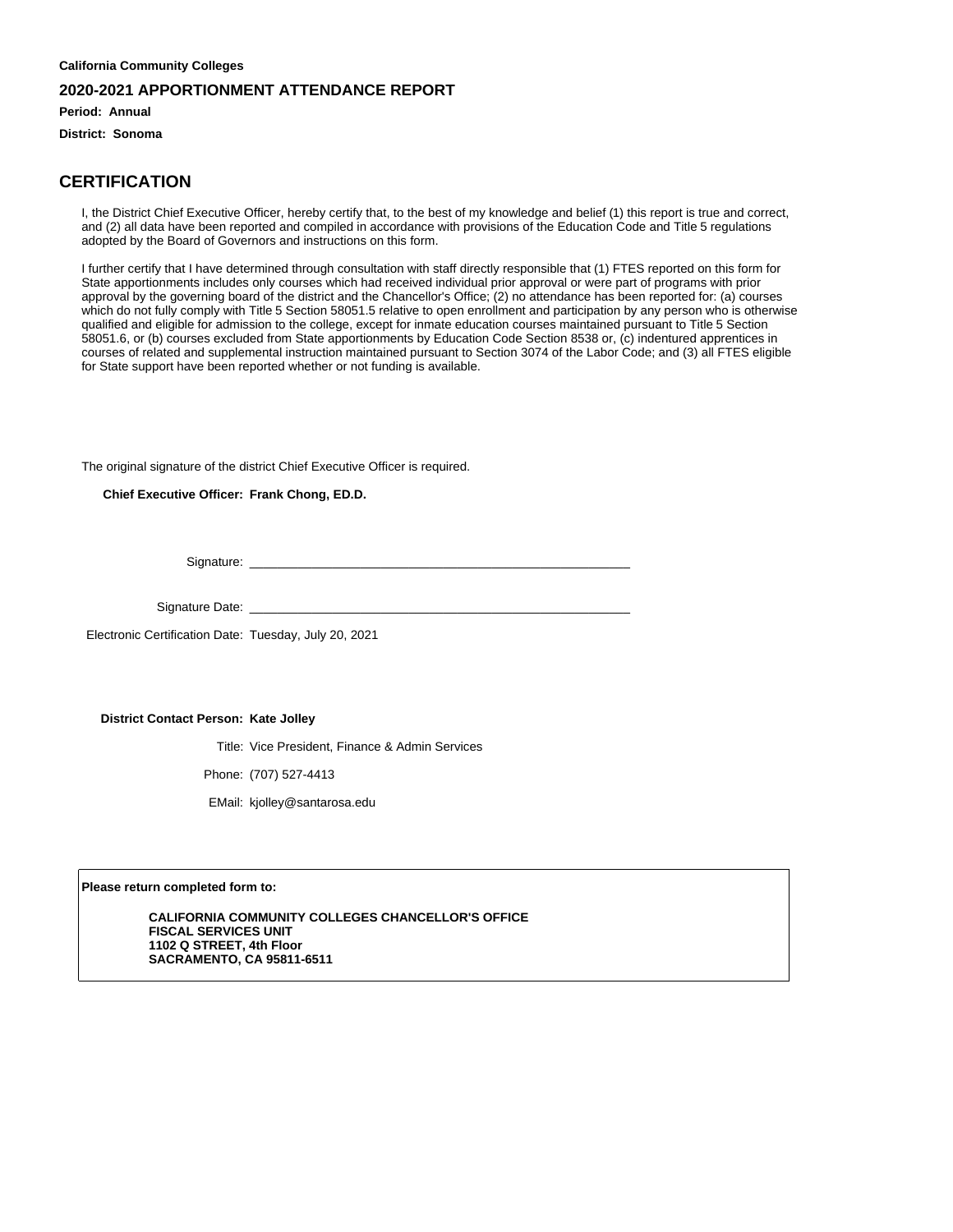**Period: Annual**

**District: Sonoma**

## **PART I. FULL-TIME EQUIVALENT STUDENTS**

|                                                                         | <b>State Residents</b><br>(and Nonresidents Attending<br><b>Noncredit Courses)</b> |                      |
|-------------------------------------------------------------------------|------------------------------------------------------------------------------------|----------------------|
|                                                                         | <b>Attendance FTES</b>                                                             | <b>Factored FTES</b> |
| Summer Intersession (Summer 2020 Only)                                  |                                                                                    |                      |
| 1. Noncredit (Parts IV.A.1 + VII.A.3)                                   | 502.29                                                                             | 502.29               |
| 2. Credit (Parts III.A.1 + VI.A.1)                                      | 1,148.09                                                                           | 1,148.09             |
| Summer Intersession Courses (Summer 2021 Prior to July 1, 2021)         |                                                                                    |                      |
| 1. Noncredit (Parts IV.B.1 + VII.B.3)                                   | 1.22                                                                               | 1.22                 |
| 2. Credit (Parts III.B.1 + VI.B.2 + VI.B.1)                             | 78.64                                                                              | 78.64                |
| <b>Primary Terms (Exclusive of Summer Intersession)</b>                 |                                                                                    |                      |
| 1. Census Procedure Courses                                             |                                                                                    |                      |
| (a) Weekly Census Contact Hours (Part II)                               | 3,319.79                                                                           | 3,319.79             |
| (b) Daily Census Contact Hours (Part III)                               | 337.77                                                                             | 364.52               |
| 2. Actual Hours of Attendance Procedure Courses                         |                                                                                    |                      |
| (a) Noncredit (Part IV.C)                                               | 2,105.18                                                                           | 2,206.86             |
| (b) Credit (Part IV.D)                                                  | 747.43                                                                             | 772.02               |
| 3. Alternative Attendance Accounting Procedure Courses                  |                                                                                    |                      |
| (a) Weekly Census Procedure Courses (Part V) (Credit)                   | 3,732.54                                                                           | 3,732.54             |
| (b) Daily Census Procedure Courses (Part V) (Credit)                    | 1,630.96                                                                           | 1,630.96             |
| (c) Noncredit Independent Study/Distance Education Courses (Part VII.C) | 0.00                                                                               | 0.00                 |
| <b>Total FTES</b>                                                       |                                                                                    |                      |
| <b>Total Credit FTES</b>                                                | 10,995.22                                                                          | 11,046.56            |
| <b>Total Noncredit FTES</b>                                             | 2,608.69                                                                           | 2,710.37             |
| <b>Total FTES</b>                                                       | 13,603.91                                                                          | 13,756.93            |

| <b>Supplemental Information</b>                          | <b>FTES</b> |
|----------------------------------------------------------|-------------|
| Inservice Training Courses                               | 307.67      |
| Basic Skills Courses and Immigrant Education (Noncredit) | 283.51      |
| Basic Skills Courses and Immigrant Education (Credit)    | 100.10      |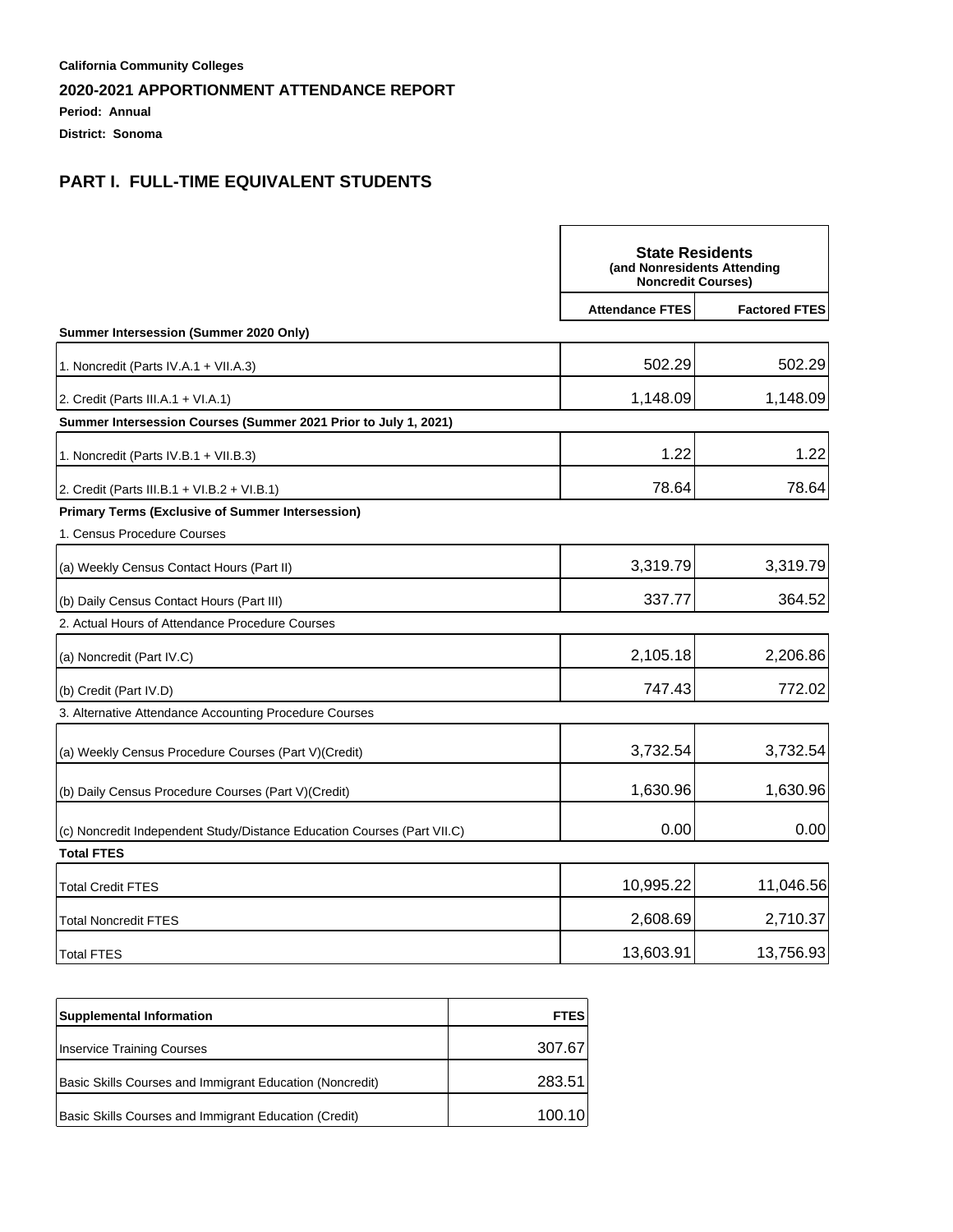**Period: Annual**

**District: Sonoma**

## **PART I. FULL-TIME EQUIVALENT STUDENTS**

|                                                                         | <b>Nonresidents</b>    |                      |
|-------------------------------------------------------------------------|------------------------|----------------------|
|                                                                         | <b>Attendance FTES</b> | <b>Factored FTES</b> |
| Summer Intersession (Summer 2020 Only)                                  |                        |                      |
| 1. Noncredit (Parts IV.A.1 + VII.A.3)                                   | 0.00                   | 0.00                 |
| 2. Credit (Parts III.A.1 + VI.A.1)                                      | 21.63                  | 21.63                |
| Summer Intersession Courses (Summer 2021 Prior to July 1, 2021)         |                        |                      |
| 1. Noncredit (Parts IV.B.1 + VII.B.3)                                   | 0.00                   | 0.00                 |
| 2. Credit (Parts III.B.1 + VI.B.2 + VI.B.1)                             | 3.16                   | 3.16                 |
| <b>Primary Terms (Exclusive of Summer Intersession)</b>                 |                        |                      |
| 1. Census Procedure Courses                                             |                        |                      |
| (a) Weekly Census Contact Hours (Part II)                               | 66.88                  | 66.88                |
| (b) Daily Census Contact Hours (Part III)                               | 5.64                   | 6.09                 |
| 2. Actual Hours of Attendance Procedure Courses                         |                        |                      |
| (a) Noncredit (Part IV.C)                                               | 0.00                   | 0.00                 |
| (b) Credit (Part IV.D)                                                  | 14.88                  | 15.37                |
| 3. Alternative Attendance Accounting Procedure Courses                  |                        |                      |
| (a) Weekly Census Procedure Courses (Part V)(Credit)                    | 72.66                  | 72.66                |
| (b) Daily Census Procedure Courses (Part V) (Credit)                    | 40.64                  | 40.64                |
| (c) Noncredit Independent Study/Distance Education Courses (Part VII.C) | 0.00                   | 0.00                 |
| <b>Total FTES</b>                                                       |                        |                      |
| <b>Total Credit FTES</b>                                                | 225.49                 | 226.43               |
| <b>Total Noncredit FTES</b>                                             | 0.00                   | 0.00                 |
| <b>Total FTES</b>                                                       | 225.49                 | 226.43               |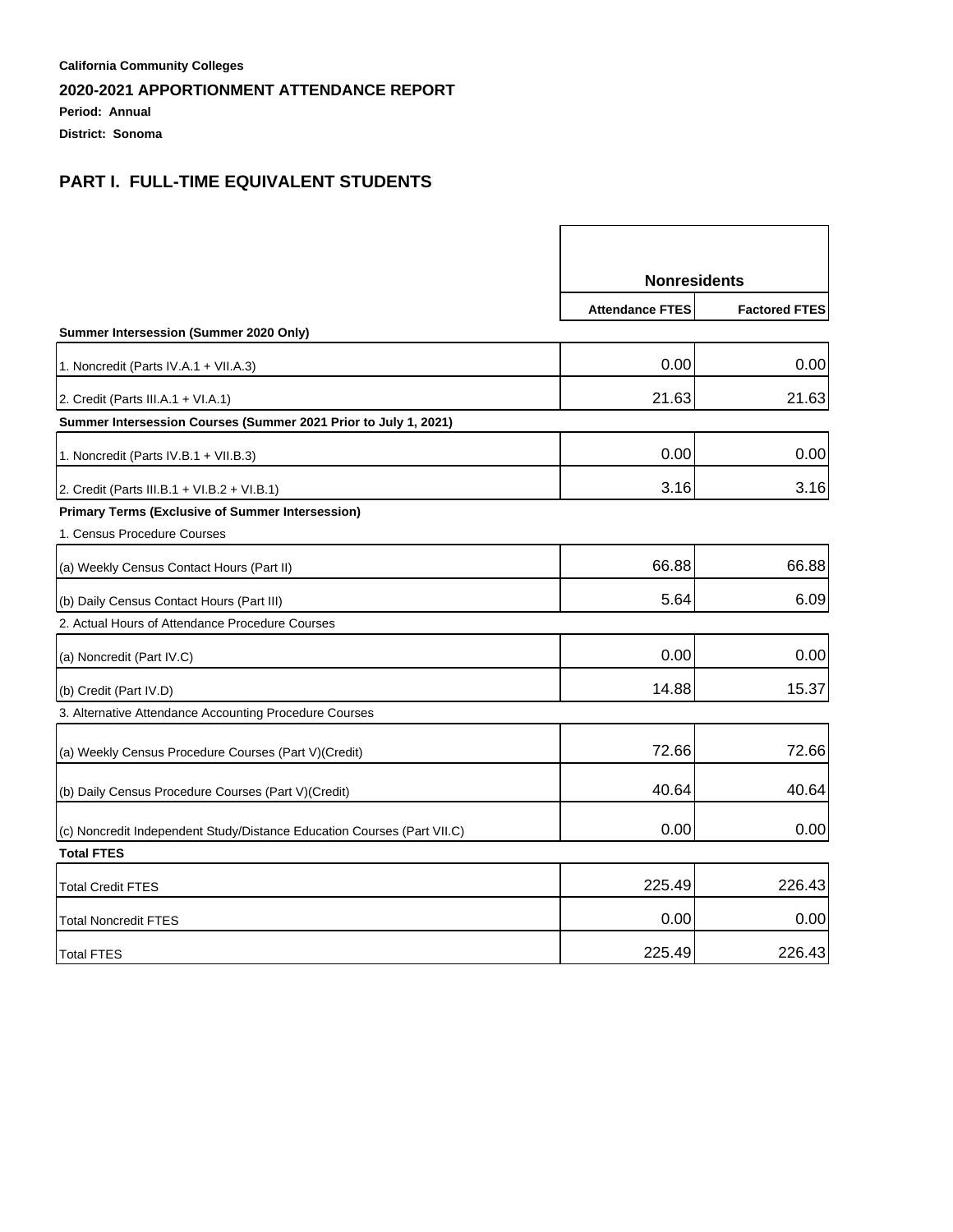**District: Sonoma**

## **PART II. STUDENT CONTACT HOURS OF WEEKLY CENSUS PROCEDURE COURSES**

| Reference:<br>Education Code Section 84750<br>Title 5 Sections 55100, 58003.1(b), 58004, 58050, 58051 | <b>Contact Hours</b><br>of State Residents | <b>Contact Hours</b><br>of Nonresidents<br>(ECS 76140)* |
|-------------------------------------------------------------------------------------------------------|--------------------------------------------|---------------------------------------------------------|
| A. First Primary Term                                                                                 |                                            |                                                         |
| 1. 1st CW Day                                                                                         | 39,629.55                                  | 813.43                                                  |
| 2. 1st CW Extended Day                                                                                | 15,614.35                                  | 304.94                                                  |
| <b>B. Second Primary Term</b>                                                                         |                                            |                                                         |
| 1. 1st CW Day                                                                                         | 35,001.90                                  | 671.60                                                  |
| 2. 1st CW Extended Day                                                                                | 9,347.80                                   | 216.40                                                  |
| <b>C. Third Primary Term</b>                                                                          |                                            |                                                         |
| 1. 1st CW Day                                                                                         | 0.00                                       | 0.00                                                    |
| 2. 1st CW Extended Day                                                                                | 0.00                                       | 0.00                                                    |

| <b>Calculated FTES</b>               | <b>Resident FTES</b> | <b>Nonresident FTES</b> |
|--------------------------------------|----------------------|-------------------------|
| First Period Report Part 1.C.(1)(a)  | 3,654.82             | 76.92                   |
| Second Period Report Part 1.C.(1)(a) | 3,320.50             | 68.73                   |
| Annual Period Report Part 1.C.(1)(a) | 3,319.79             | 66.88                   |
| ReCal Period Report Part 1.C.(1)(a)  | 3,319.79             | 66.88                   |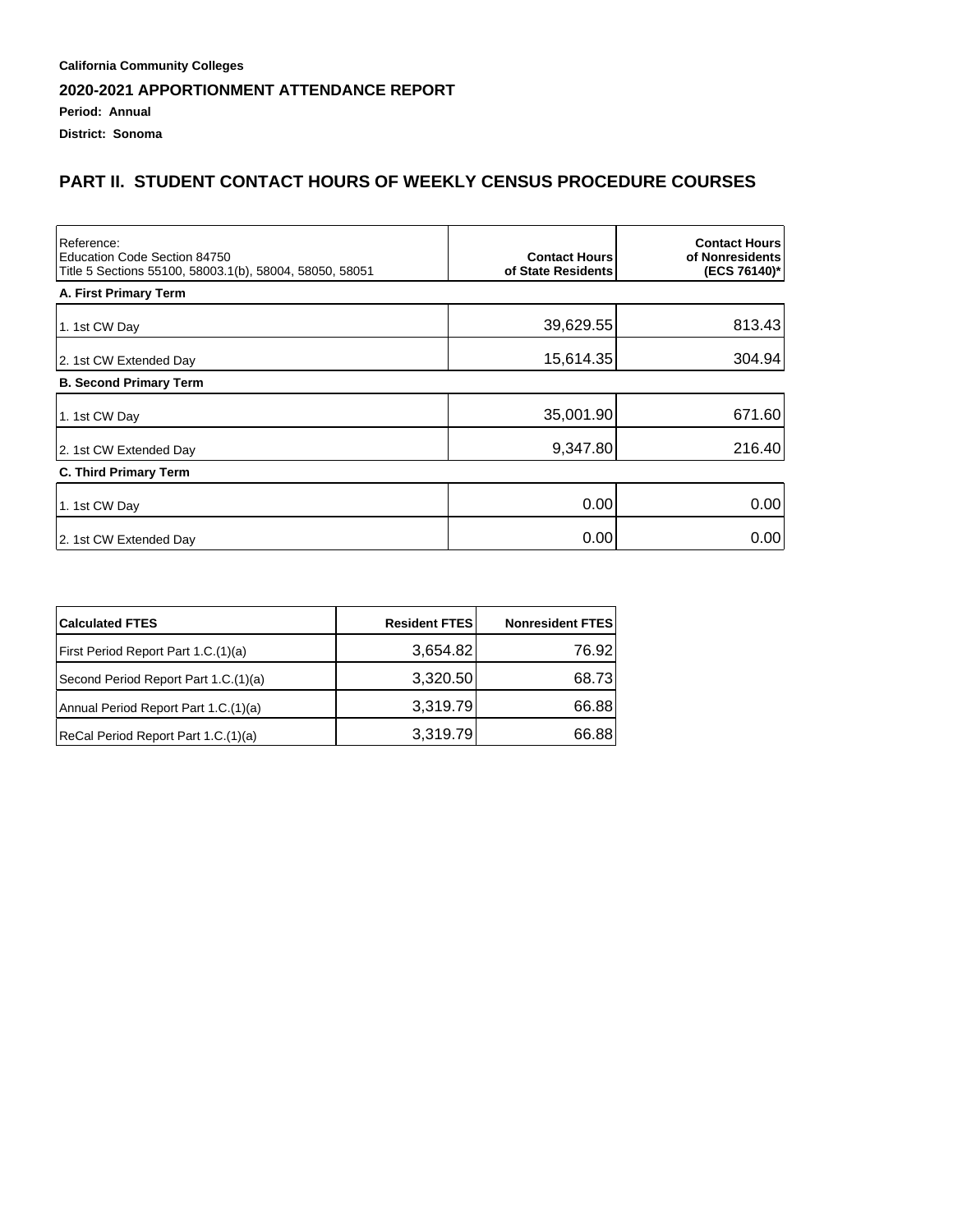# **Period: Annual**

**District: Sonoma**

## **PART III. STUDENT CONTACT HOURS OF DAILY CENSUS PROCEDURE COURSES**

| Reference:<br>Education Code Section 84750<br>Title 5 Sections 55100, 58003.1(b), 58004, 58050, 58051 | <b>Contact Hours</b><br>of State Residents | <b>Contact Hours</b><br>of Nonresidents<br>(ECS 76140)* |
|-------------------------------------------------------------------------------------------------------|--------------------------------------------|---------------------------------------------------------|
| A. Summer Intersession Courses (Summer 2020 Only)                                                     |                                            |                                                         |
| 1. 1st CD                                                                                             | 150,838.11                                 | 2,718.06                                                |
| B. Summer Intersession Courses (Summer 2021 Prior to July 1, 2021)                                    |                                            |                                                         |
| 1. 1st CD                                                                                             | 1,170.00                                   | 90.00                                                   |
| C. July 1 - December 31, 2020 (Exclusive of Summer Intersession)                                      |                                            |                                                         |
| 1. 1st CD Day                                                                                         | 58,826.65                                  | 1,022.20                                                |
| 2. 1st CD Extended Day                                                                                | 84,651.16                                  | 1,465.90                                                |
| <b>January 1 - April 15, 2021</b>                                                                     |                                            |                                                         |
| 3. 1st CW Day                                                                                         | 16,898.00                                  | 145.30                                                  |
| 4. 1st CW Extended Day                                                                                | 11,449.20                                  | 126.20                                                  |
| April 16 - June 30, 2021                                                                              |                                            |                                                         |
| 5. 1st CW Day                                                                                         | 5,506.20                                   | 200.00                                                  |
| 6. 1st CW Extended Day                                                                                | 0.00                                       | 0.00                                                    |

| <b>Calculated FTES</b>     |                 | <b>Resident FTES</b> | Nonresident FTES |
|----------------------------|-----------------|----------------------|------------------|
|                            | Part 1.A.(2)    | 287.09               | 5.40             |
|                            | Part 1.B.(2)    | 0.00                 | 0.00             |
| <b>First Period Report</b> | Part 1.C.(1)(b) | 556.93               | 10.59            |
|                            | Part 1.A.(2)    | 287.23               | 5.26             |
|                            | Part 1.B.(2)    | 0.00                 | 0.00             |
| Second Period Report       | Part 1.C.(1)(b) | 350.11               | 6.45             |
|                            | Part 1.A.(2)    | 287.31               | 5.18             |
|                            | Part 1.B.(2)    | 2.23                 | 0.17             |
| Annual Period Report       | Part 1.C.(1)(b) | 337.77               | 5.64             |
|                            | Part 1.A.(2)    | 287.31               | 5.18             |
|                            | Part 1.B.(2)    | 2.23                 | 0.17             |
| ReCal Period Report        | Part 1.C.(1)(b) | 337.77               | 5.64             |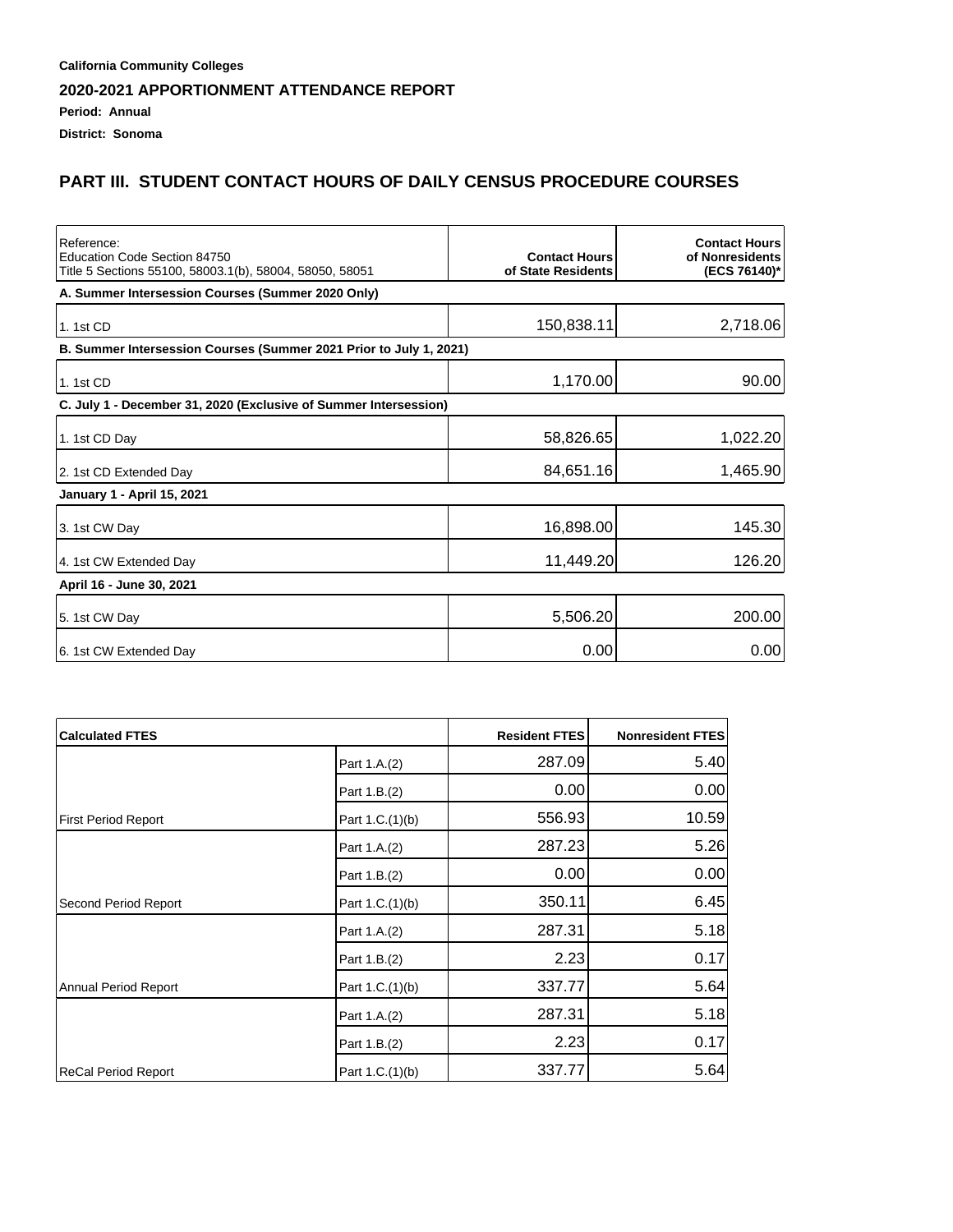## **PART IV. STUDENT CONTACT HOURS OF ACTUAL HOURS OF ATTENDANCE**

| Reference:<br>Education Code Section 84750<br>Title 5 Sections 55100, 58003.1(b), 58003.1(e), 58007 | <b>Contact Hours</b><br>of State Residents | <b>Contact Hours</b><br>of Nonresidents<br>(ECS 76140)* |
|-----------------------------------------------------------------------------------------------------|--------------------------------------------|---------------------------------------------------------|
| A. Summer Intersession Courses (Summer 2020 Only)                                                   |                                            |                                                         |
| 1. Noncredit Courses                                                                                | 263,703.81                                 | 0.00                                                    |
| 2. Credit Courses                                                                                   | 74,086.09                                  | 2,788.00                                                |
| B. Summer Intersession Courses (Summer 2021 Prior to July 1, 2021)                                  |                                            |                                                         |
| 1. Noncredit Courses                                                                                | 639.00                                     | 0.00                                                    |
| 2. Credit Courses                                                                                   | 3,448.00                                   | 120.00                                                  |
| <b>C. Noncredit Courses (Exclusive of Summer Intersession)</b>                                      |                                            |                                                         |
| 1. July 1 - December 31, 2020                                                                       | 494,891.74                                 | 0.00                                                    |
| 2. January 1 - April 15, 2021                                                                       | 27,272.36                                  | 0.00                                                    |
| 3. April 16 - June 30, 2021                                                                         | 583,054.54                                 | 0.00                                                    |
| D. Credit Courses (Exclusive of Summer Intersession)                                                |                                            |                                                         |
| 1. July 1 - December 31, 2020 Day                                                                   | 86,076.75                                  | 3,952.75                                                |
| 2. July 1 - December 31, 2020 Extended Day                                                          | 127,605.50                                 | 1,091.00                                                |
| 3. January 1 - April 15, 2021 Day                                                                   | 18,395.75                                  | 720.00                                                  |
| 4. January 1 - April 15, 2021 Extended Day                                                          | 10,581.75                                  | 40.00                                                   |
| 5. April 16 - June 30, 2021 Day                                                                     | 114,004.50                                 | 1,826.00                                                |
| 6. April 16 - June 30, 2021 Extended Day                                                            | 35,737.08                                  | 180.75                                                  |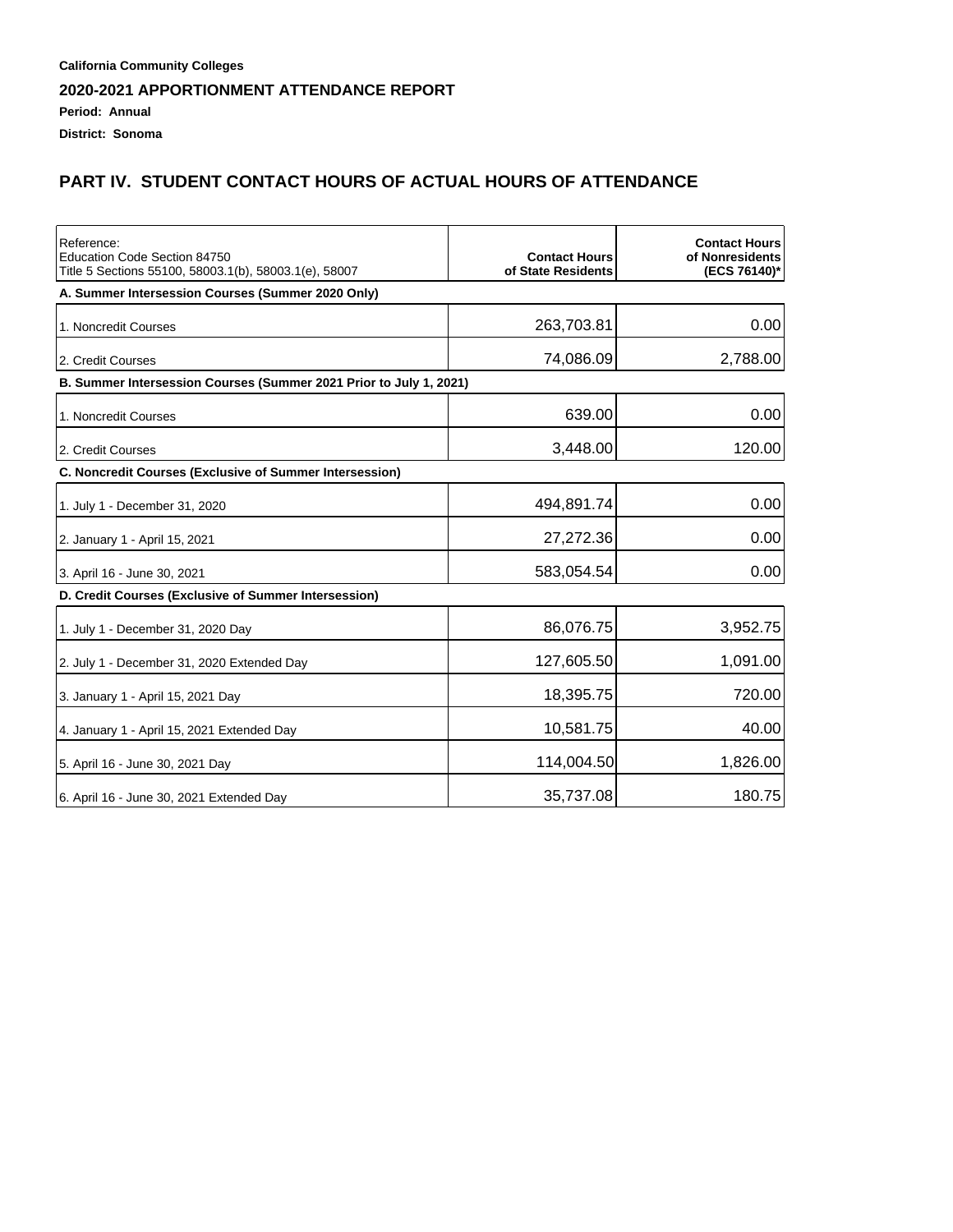**California Community Colleges 2020-2021 APPORTIONMENT ATTENDANCE REPORT Period: Annual District: Sonoma**

## **PART IV. STUDENT CONTACT HOURS OF ACTUAL HOURS OF ATTENDANCE**

| <b>Calculated FTES</b>     |                 | <b>Resident FTES</b> | <b>Nonresident FTES</b> |
|----------------------------|-----------------|----------------------|-------------------------|
|                            | Part 1.A.(1)    | 502.27               | 0.00                    |
|                            | Part 1.A.(2)    | 141.07               | 5.36                    |
|                            | Part 1.B.(1)    | 0.00                 | 0.00                    |
|                            | Part 1.B.(2)    | 0.00                 | 0.00                    |
|                            | Part 1.C.(2)(a) | 1,846.92             | 0.00                    |
| <b>First Period Report</b> | Part 1.C.(2)(b) | 810.25               | 19.83                   |
|                            | Part 1.A.(1)    | 502.27               | 0.00                    |
|                            | Part 1.A.(2)    | 141.07               | 5.36                    |
|                            | Part 1.B.(1)    | 0.00                 | 0.00                    |
|                            | Part 1.B.(2)    | 0.00                 | 0.00                    |
|                            | Part 1.C.(2)(a) | 1,905.64             | 0.00                    |
| Second Period Report       | Part 1.C.(2)(b) | 860.33               | 22.80                   |
|                            | Part 1.A.(1)    | 502.29               | 0.00                    |
|                            | Part 1.A.(2)    | 141.12               | 5.31                    |
|                            | Part 1.B.(1)    | 1.22                 | 0.00                    |
|                            | Part 1.B.(2)    | 6.57                 | 0.23                    |
|                            | Part 1.C.(2)(a) | 2,105.18             | 0.00                    |
| Annual Period Report       | Part 1.C.(2)(b) | 747.43               | 14.88                   |
|                            | Part 1.A.(1)    | 502.29               | 0.00                    |
|                            | Part 1.A.(2)    | 141.12               | 5.31                    |
|                            | Part 1.B.(1)    | 1.22                 | 0.00                    |
|                            | Part 1.B.(2)    | 6.57                 | 0.23                    |
|                            | Part 1.C.(2)(a) | 2,105.18             | 0.00                    |
| <b>ReCal Period Report</b> | Part 1.C.(2)(b) | 747.43               | 14.88                   |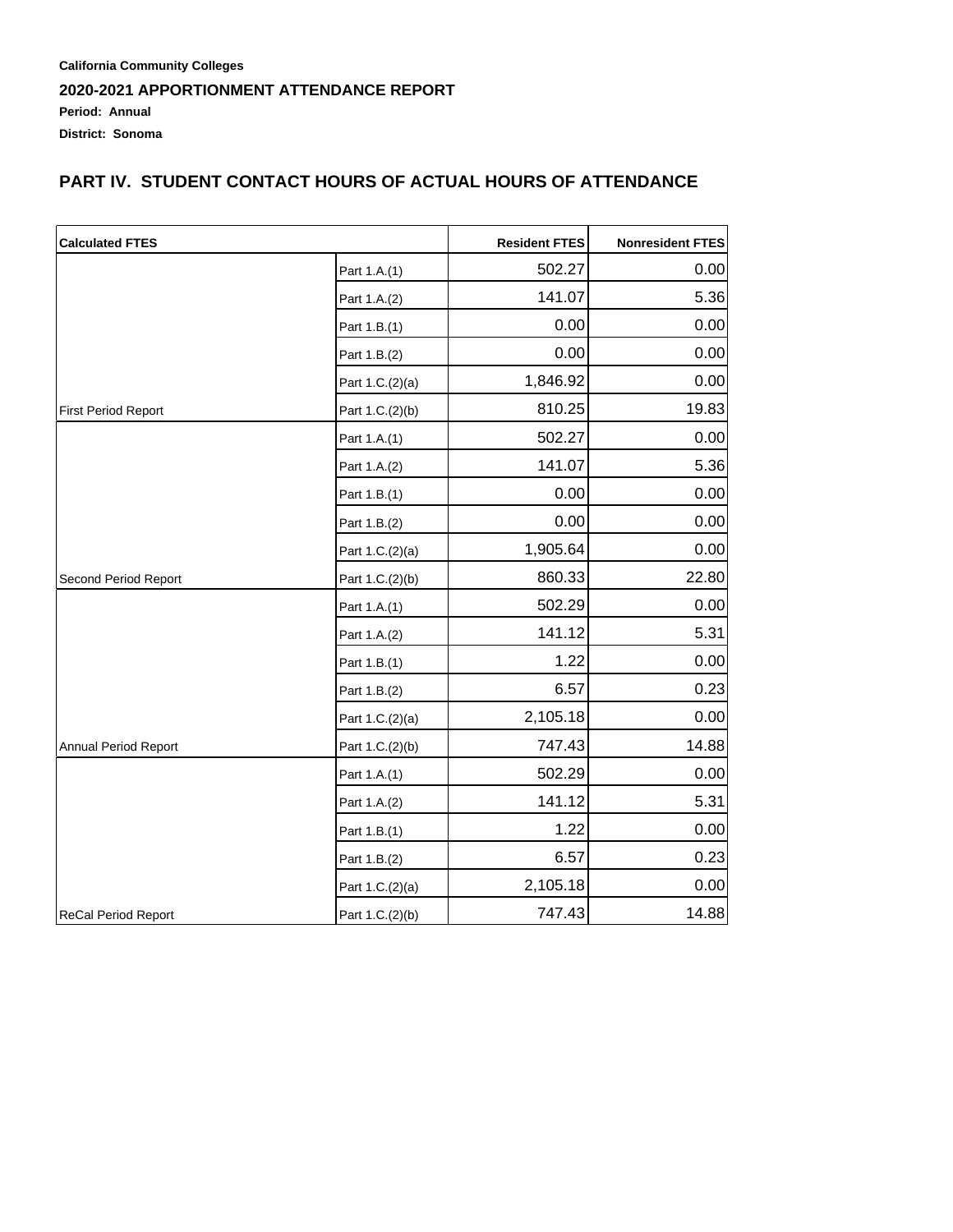**District: Sonoma**

## **PART V. ALTERNATIVE ATTENDANCE ACCOUNTING PROCEDURE WEEKLY CENSUS**

| Reference:<br>Education Code Section 84750<br>Title 5 Sections 55100, 58003.1(f), 58050, 58051, 58009,58009.5 | <b>Contact Hours</b><br>of State Residents | <b>Contact Hours</b><br>of Nonresidents<br>(ECS 76140)* |
|---------------------------------------------------------------------------------------------------------------|--------------------------------------------|---------------------------------------------------------|
| A. First Primary Term                                                                                         |                                            |                                                         |
| 1. 1st CW Day                                                                                                 | 13,246.50                                  | 282.00                                                  |
| 2. 1st CW Extended Day                                                                                        | 39,846.90                                  | 837.50                                                  |
| <b>B. Second Primary Term</b>                                                                                 |                                            |                                                         |
| 1. 1st CW Day                                                                                                 | 12,180.60                                  | 270.00                                                  |
| 2. 1st CW Extended Day                                                                                        | 46,702.20                                  | 790.20                                                  |
| <b>C. Third Primary Term</b>                                                                                  |                                            |                                                         |
| 1. 1st CW Day                                                                                                 | 0.00                                       | 0.00                                                    |
| 2. 1st CW Extended Day                                                                                        | 0.00                                       | 0.00                                                    |

| <b>Calculated FTES</b>               | <b>Resident FTES</b> | <b>Nonresident FTES</b> |
|--------------------------------------|----------------------|-------------------------|
| First Period Report Part 1.C.(3)(a)  | 3,440.29             | 77.35                   |
| Second Period Report Part 1.C.(3)(a) | 4,967.24             | 168.58                  |
| Annual Period Report Part 1.C.(3)(a) | 3,732.54             | 72.66                   |
| ReCal Period Report Part 1.C.(3)(a)  | 3,732.54             | 72.66                   |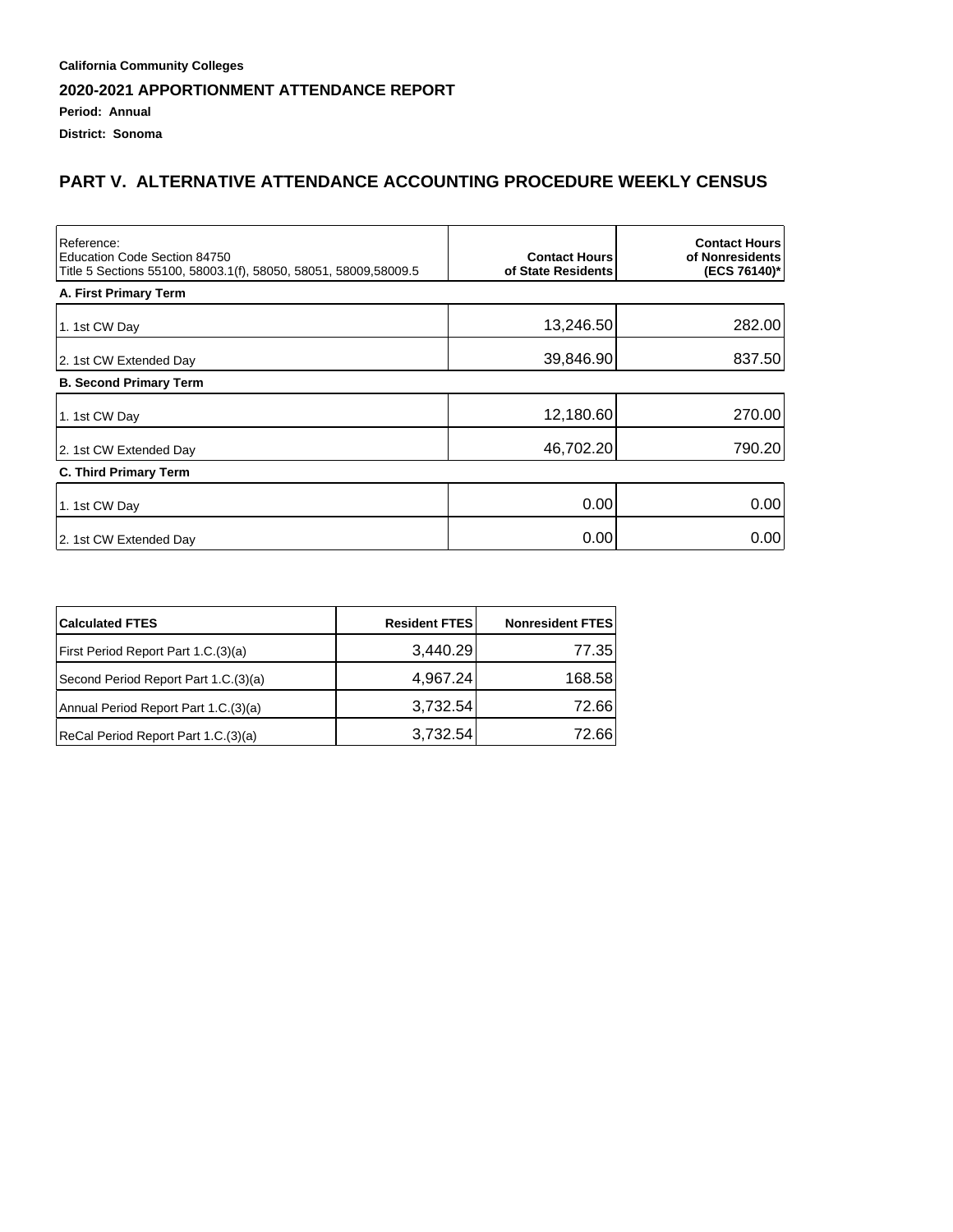#### **Period: Annual**

**District: Sonoma**

## **PART VI. ALTERNATIVE ATTENDANCE ACCOUNTING PROCEDURE DAILY CENSUS**

| Reference:<br>Education Code Section 84750<br>Title 5 Sections 55100, 58003.1(f), 58050, 58051, 58009.5 | <b>Contact Hours</b><br>of State Residents | <b>Contact Hours</b><br>of Nonresidents<br>(ECS 76140)* |
|---------------------------------------------------------------------------------------------------------|--------------------------------------------|---------------------------------------------------------|
| A. Summer Intersession Courses (Summer 2020 Only)                                                       |                                            |                                                         |
| 1.1st CD                                                                                                | 377,820.10                                 | 5,849.63                                                |
| B. Summer Intersession Courses (Summer 2021 Prior to July 1, 2021)                                      |                                            |                                                         |
| 1.1st CD                                                                                                | 36,666.25                                  | 1,448.75                                                |
| C. July 1 - December 31, 2020 (Exclusive of Summer Intersession)                                        |                                            |                                                         |
| 1. 1st CD Day                                                                                           | 108,548.25                                 | 2,117.50                                                |
| 2. 1st CD Extended Day                                                                                  | 270,241.15                                 | 5,960.89                                                |
| January 1 - April 15, 2021                                                                              |                                            |                                                         |
| 3. 1st CW Day                                                                                           | 116,394.31                                 | 3,246.25                                                |
| 4. 1st CW Extended Day                                                                                  | 355,401.27                                 | 9,761.51                                                |
| April 16 - June 30, 2021                                                                                |                                            |                                                         |
| 5. 1st CW Day                                                                                           | 525.00                                     | 17.50                                                   |
| 6. 1st CW Extended Day                                                                                  | 5,145.53                                   | 230.02                                                  |

| <b>Calculated FTES</b>     |                 | <b>Resident FTES</b> | <b>Nonresident FTES</b> |
|----------------------------|-----------------|----------------------|-------------------------|
|                            | Part 1.A.(2)    | 719.04               | 12.00                   |
|                            | Part 1.B.(2)    | 0.00                 | 0.00                    |
| <b>First Period Report</b> | Part 1.C.(3)(b) | 1,439.10             | 32.36                   |
|                            | Part 1.A.(2)    | 719.00               | 11.80                   |
|                            | Part 1.B.(2)    | 0.00                 | 0.00                    |
| Second Period Report       | Part 1.C.(3)(b) | 1,825.42             | 51.22                   |
|                            | Part 1.A.(2)    | 719.66               | 11.14                   |
|                            | Part 1.B.(2)    | 69.84                | 2.76                    |
| Annual Period Report       | Part 1.C.(3)(b) | 1,630.96             | 40.64                   |
|                            | Part 1.A.(2)    | 719.66               | 11.14                   |
|                            | Part 1.B.(2)    | 69.84                | 2.76                    |
| ReCal Period Report        | Part 1.C.(3)(b) | 1,630.96             | 40.64                   |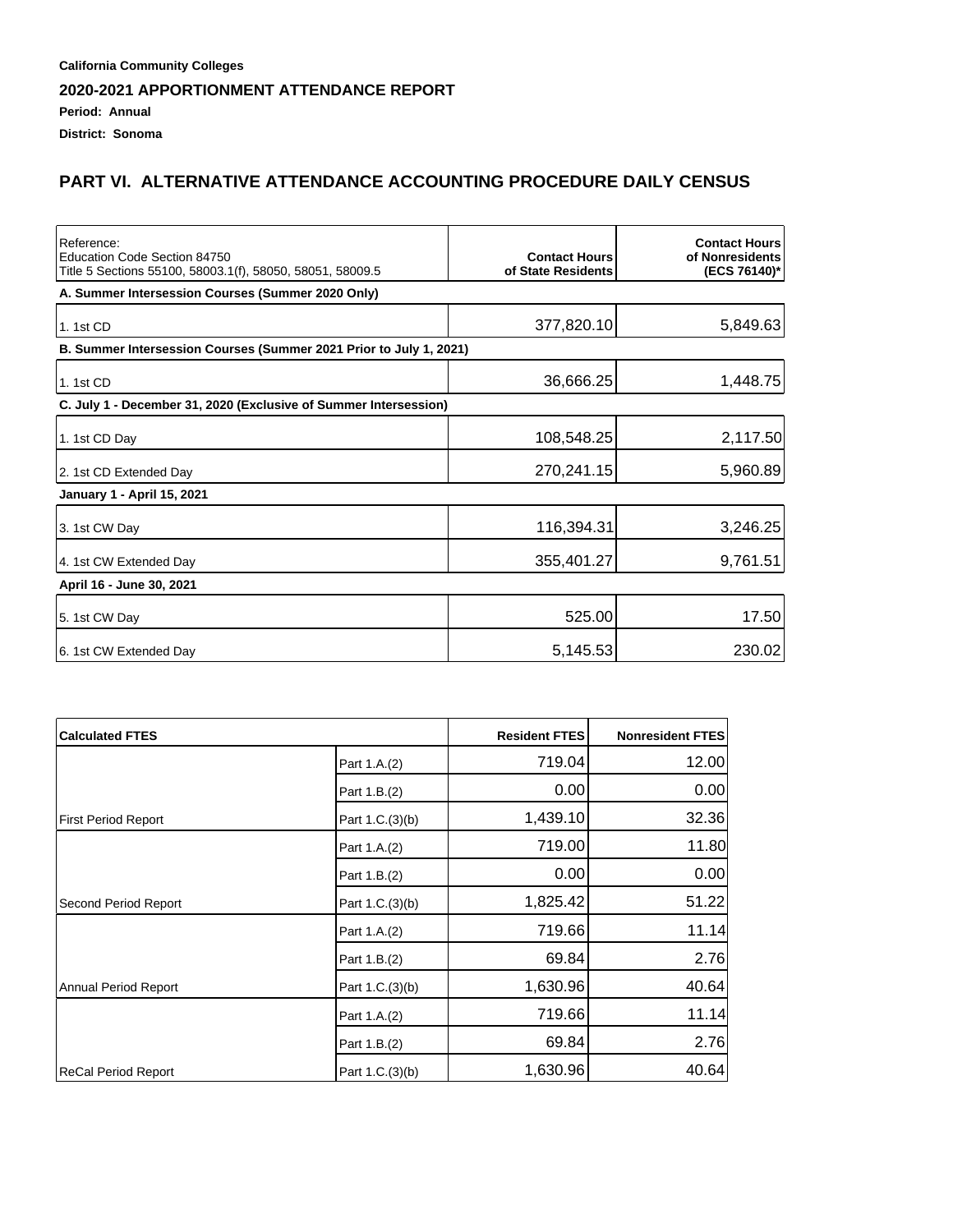#### **Period: Annual**

**District: Sonoma**

## **PART VII. ALTERNATIVE ATTENDANCE ACCOUNTING PROCEDURE Noncredit**

| Reference:<br>Education Code Sections 66700, 70901, 84750, 84757<br>Title 5 Sections 58003.1(f)(2), 55200, 55230, 55250 | <b>Contact Hours</b><br>of State Residents | <b>Contact Hours</b><br>of Nonresidents<br>(ECS 76140)* |
|-------------------------------------------------------------------------------------------------------------------------|--------------------------------------------|---------------------------------------------------------|
| A. Summer Intersession Courses (Summer 2020 Only)                                                                       |                                            |                                                         |
| 1. 1st CD                                                                                                               | 0.00                                       | 0.00                                                    |
| 2. 2nd CD                                                                                                               | 0.00                                       | 0.00                                                    |
| 3. Average                                                                                                              | 0.00                                       | 0.00                                                    |
| B. Summer Intersession Courses (Summer 2021 Prior to July 1, 2021)                                                      |                                            |                                                         |
| 1. 1st CD                                                                                                               | 0.00                                       | 0.00                                                    |
| 2. 2nd CD                                                                                                               | 0.00                                       | 0.00                                                    |
| 3. Average                                                                                                              | 0.00                                       | 0.00                                                    |
| C. July 1 - December 31, 2020 (Exclusive of Summer Intersession)                                                        |                                            |                                                         |
| 1. 1st CD Day                                                                                                           | 0.00                                       | 0.00                                                    |
| 2. 1st CD Extended Day                                                                                                  | 0.00                                       | 0.00                                                    |
| 3. 2nd CD Day                                                                                                           | 0.00                                       | 0.00                                                    |
| 4. 2nd CD Extended Day                                                                                                  | 0.00                                       | 0.00                                                    |
| 5. Average                                                                                                              | 0.00                                       | 0.00                                                    |
| January 1 - April 15, 2021                                                                                              |                                            |                                                         |
| 6. 1st CW Day                                                                                                           | 0.00                                       | 0.00                                                    |
| 7. 1st CW Extended Day                                                                                                  | 0.00                                       | 0.00                                                    |
| 8. 2nd CD Day                                                                                                           | 0.00                                       | 0.00                                                    |
| 9. 2nd CD Extended Day                                                                                                  | 0.00                                       | 0.00                                                    |
| 10. Average                                                                                                             | 0.00                                       | 0.00                                                    |
| April 16 - June 30, 2021                                                                                                |                                            |                                                         |
| 11. 1st CW Day                                                                                                          | 0.00                                       | 0.00                                                    |
| 12. 1st CW Extended Day                                                                                                 | 0.00                                       | 0.00                                                    |
| 13. 2nd CD Day                                                                                                          | 0.00                                       | 0.00                                                    |
| 14. 2nd CD Extended Day                                                                                                 | 0.00                                       | 0.00                                                    |
| 15. Average                                                                                                             | 0.00                                       | 0.00                                                    |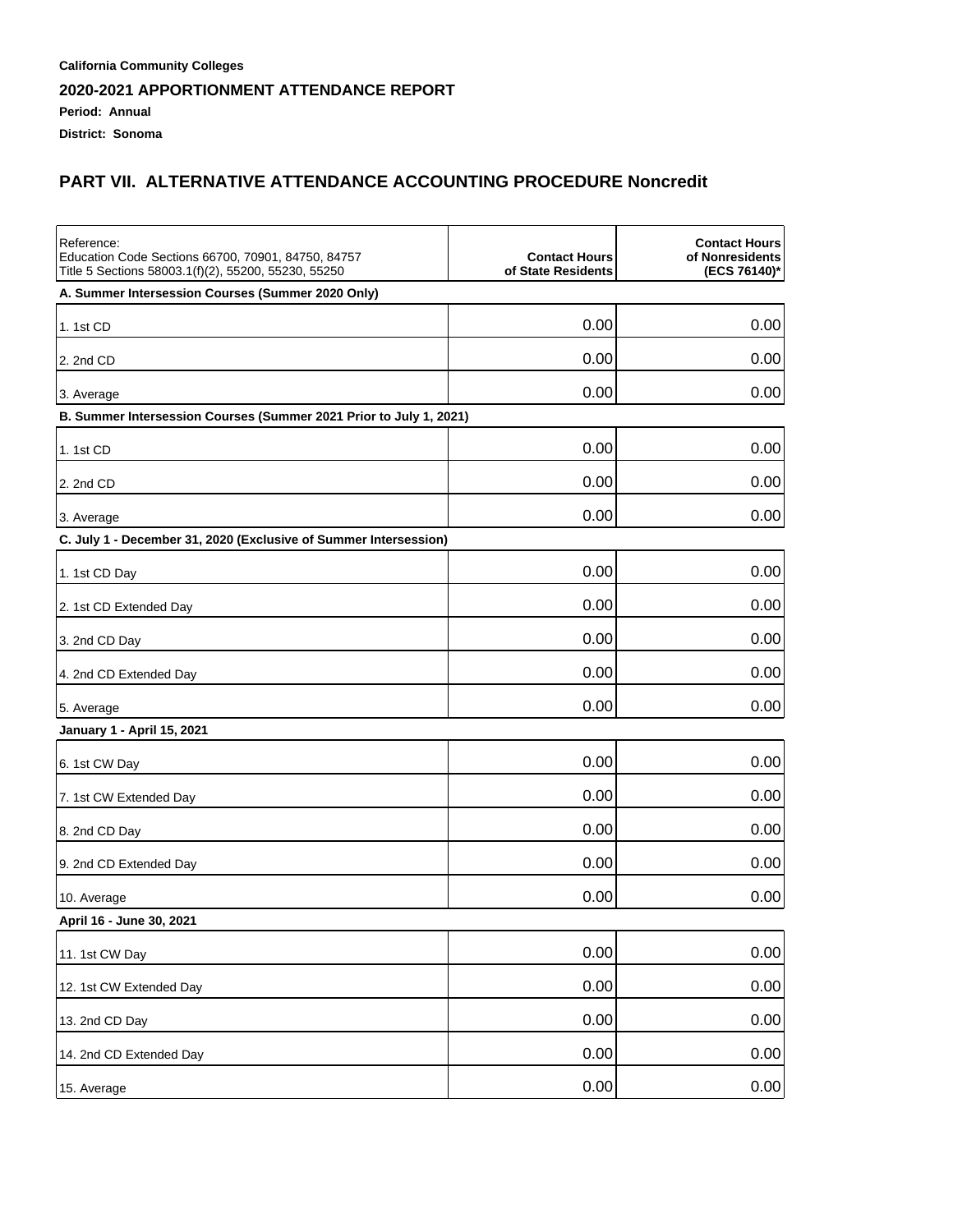#### **California Community Colleges 2020-2021 APPORTIONMENT ATTENDANCE REPORT Period: Annual District: Sonoma**

## **PART VII. ALTERNATIVE ATTENDANCE ACCOUNTING PROCEDURE Noncredit**

| <b>Calculated FTES</b>     | <b>Resident FTES</b> | <b>Nonresident FTES</b> |      |
|----------------------------|----------------------|-------------------------|------|
|                            | Part 1.A.(1)         | 0.00                    | 0.00 |
|                            | Part 1.B.(1)         | 0.00                    | 0.00 |
| <b>First Period Report</b> | Part 1.C.(3)(c)      | 0.00                    | 0.00 |
|                            | Part 1.A.(1)         | 0.00                    | 0.00 |
|                            | Part 1.B.(1)         | 0.00                    | 0.00 |
| Second Period Report       | Part 1.C.(3)(c)      | 0.00                    | 0.00 |
|                            | Part 1.A.(1)         | 0.00                    | 0.00 |
|                            | Part 1.B.(1)         | 0.00                    | 0.00 |
| Annual Period Report       | Part 1.C.(3)(c)      | 0.00                    | 0.00 |
|                            | Part 1.A.(1)         | 0.00                    | 0.00 |
|                            | Part 1.B.(1)         | 0.00                    | 0.00 |
| ReCal Period Report        | Part 1.C.(3)(c)      | 0.00                    | 0.00 |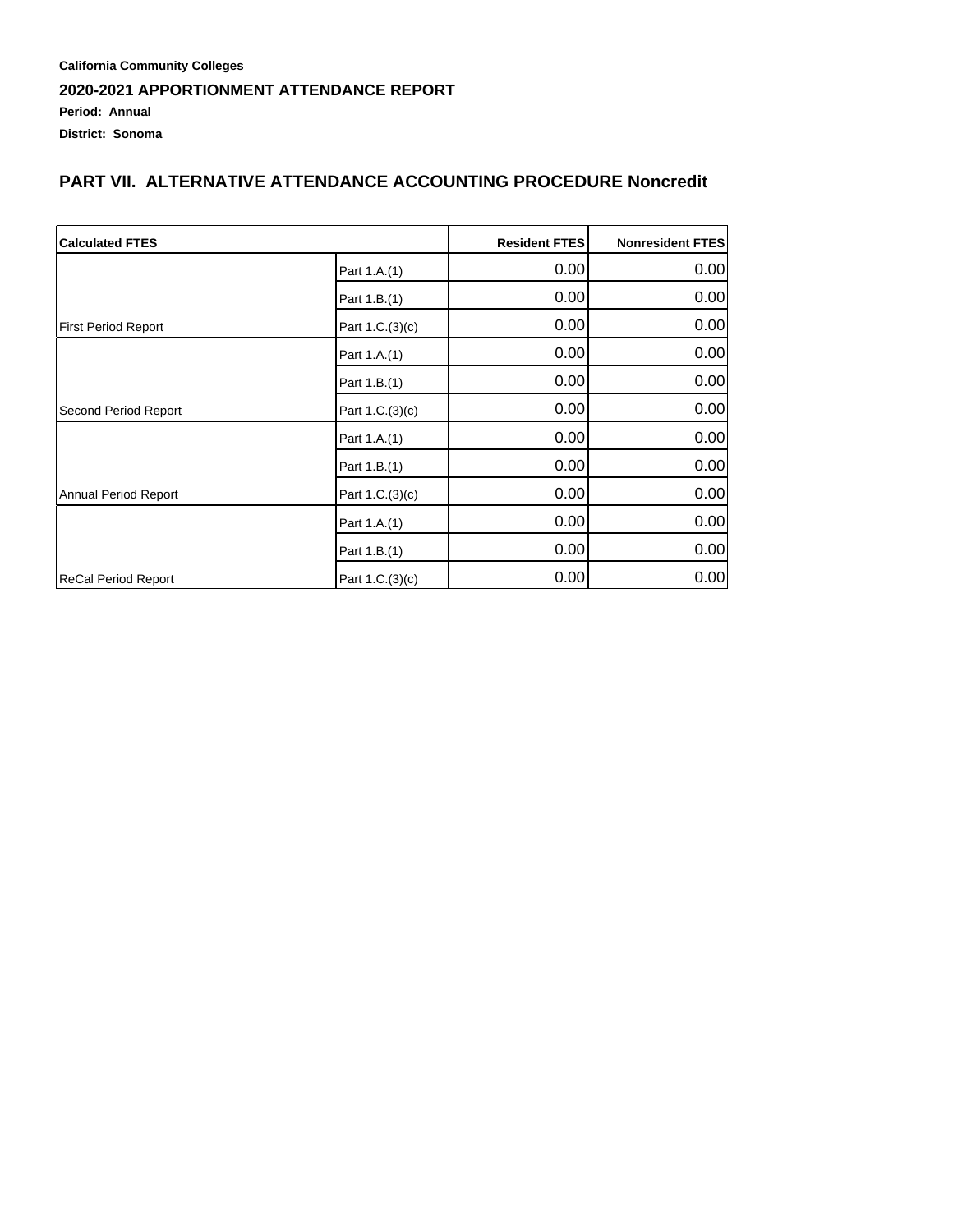**Period: Annual**

**District: Sonoma**

#### **PART IX. AB 540 Headcount, Special Admit FTES and Inmates in Correctional Facilities FTES**

#### **AB 540 Headcount Report**

In the space provided below, for the District as a whole, please provide the total number of students who received the Nonresident tuition fee exemption under AB 540 for the Fiscal Year. This total should include any student that was considered to be an AB 540 student during any part of a term/session and should be an unduplicated student headcount (e.g. please count each student only once, regardless of how many terms/sessions they attended). This data collection will be considered to be a limited survey instrument and not tied or associated with FTES counts. Supporting documentation does not need to be submitted with this report.

| - |  |
|---|--|
|   |  |

#### **Special Admit (Full-Time and Part-Time) P.E. Credit FTES Report**

In the spaces provided below, please provide the requested districtwide Fiscal Year FTES information of special "admit" part-time and fulltime students eligible to attend the Colleges of the District pursuant to Education Code Section 48800 or 48800.5. Please refer to Legal Advisory 05-01 and the Contracted District Audit Manual for the Fiscal Year, State Compliance Item No. 427.

| Total FTES of Special Part-Time<br>and Full-Time Students<br>(Column 1) | Total FTES of Special Part-Time<br>and Full-Time Students in P.E.<br>Courses<br>(Column 2) | Total Reported* FTES of Special<br><b>I Part-Time and Full-Time Students I</b><br>in P.E. Courses<br>(Column 3) | Percent of Reported* FTES of<br>Special Part-Time and Full-Time<br>Students in P.E. Courses<br>(Column 3/Column 1) |
|-------------------------------------------------------------------------|--------------------------------------------------------------------------------------------|-----------------------------------------------------------------------------------------------------------------|--------------------------------------------------------------------------------------------------------------------|
| 473.57                                                                  | 5.51                                                                                       | 5.30I                                                                                                           | 1.12%                                                                                                              |

#### **Inmates in Correctional Facilities FTES**

In the spaces provided below, please provide the requested districtwide Fiscal Year FTES information of incarcerated students eligible to attend the Colleges of the District pursuant to Education Code Section 84810.5(a).

| Total FTES of Incarcerated | Credit FTES of Incarcerated | Noncredit FTES of Incarcerated |
|----------------------------|-----------------------------|--------------------------------|
| <b>Students</b>            | <b>Students</b>             | <b>Students</b>                |
| (Column 1)                 | (Column 2)                  | (Column 3)                     |
| 6.69                       | 6.69                        | 0.00                           |

\* Reported FTES amounts should represent amounts that are subsets of FTES data certified and reported in the Annual CCFS-320 - Resident FTES, Part I, A through D. FTES shall be computed and rounded to two decimal places. Supporting documentation does not need to be submitted with this report, but should be retained by the District as records back to audit pursuant to Title 5 Section 59025.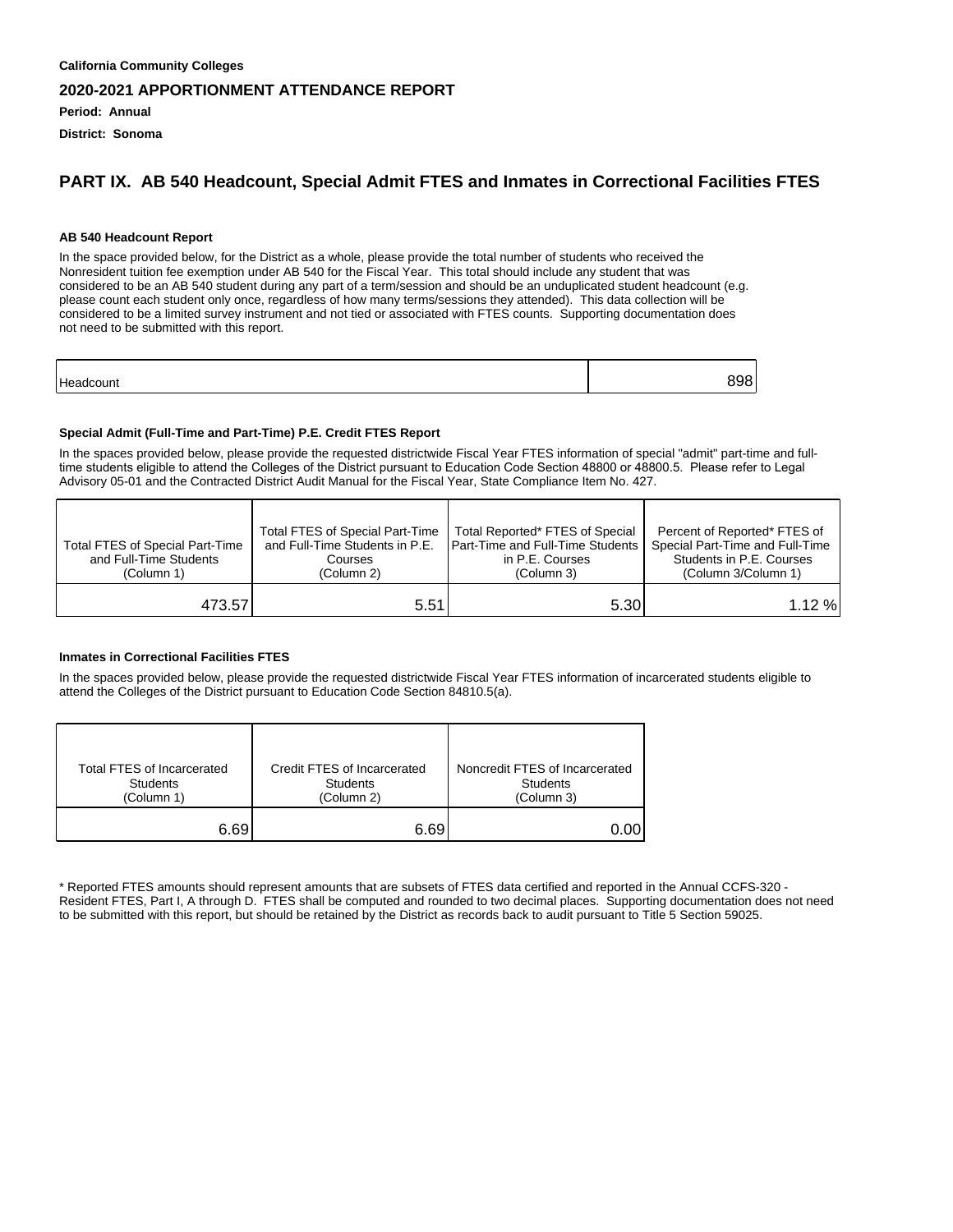**Period: Annual**

**District: Sonoma**

### **CENTERS FTES**

| <b>Center</b>                  | <b>Credit FTESI</b> | <b>Noncredit FTESI</b> | <b>Total FTES</b> |
|--------------------------------|---------------------|------------------------|-------------------|
| <b>Petaluma Center</b>         | 1,090.90            | 36.32                  | 1,127.22          |
| Public Safety Training Center  | 704.70              | 32.66                  | 737.36            |
| Shone Farm Agricultural Center | 310.25              | 0.001                  | 310.25            |
| Total                          | 2,105.85            | 68.98                  | 2,174.83          |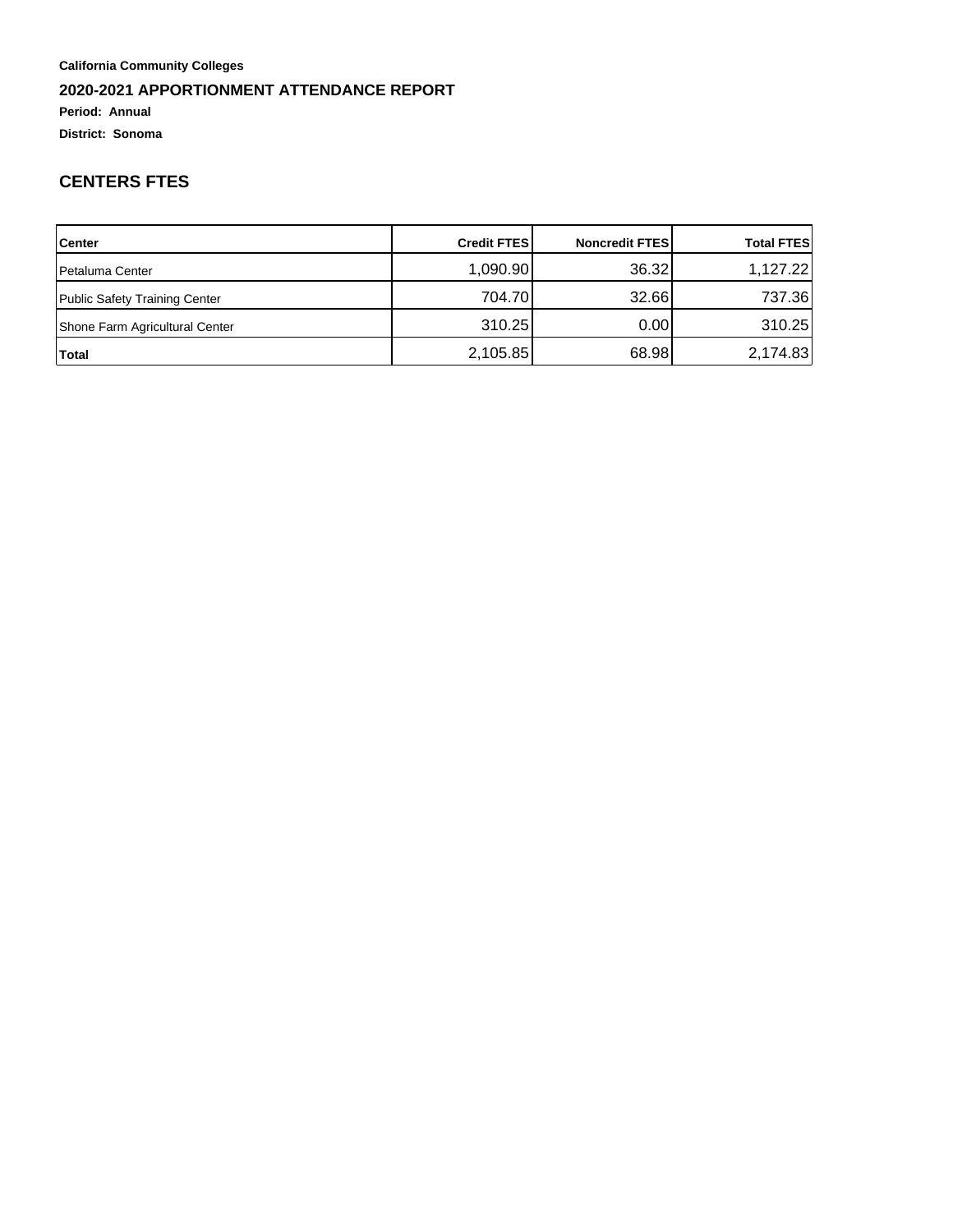| <b>Control Number</b> | <b>Course ID</b> | <b>Course Title</b>                                      | <b>Total FTES</b> | <b>Number of Sections</b> |
|-----------------------|------------------|----------------------------------------------------------|-------------------|---------------------------|
| CCC000591944          | ADLTED501        | Basic Academic Skills and GED Preparation - Reading 1    | 0.00              | 0                         |
| CCC000591945          | ADLTED502        | Basic Academic Skills and GED Preparation - Reading 2    | 0.00              | 0                         |
| CCC000591946          | ADLTED503        | Basic Academic Skills and GED Preparation - Reading 3    | 0.00              | 0                         |
| CCC000591947          | ADLTED511        | Basic Academic Skills and GED Preparation - Writing 1    | 0.00              | 0                         |
| CCC000591948          | ADLTED512        | Basic Academic Skills and GED Preparation - Writing 2    | 0.00              | 0                         |
| CCC000591949          | ADLTED513        | Basic Academic Skills and GED Preparation - Writing 3    | 0.00              | 0                         |
| CCC000591950          | ADLTED521        | Basic Academic Skills and GED Preparation - Math 1       | 0.00              | 0                         |
| CCC000591951          | ADLTED522        | Basic Academic Skills and GED Preparation - Math 2       | 0.00              | 0                         |
| CCC000591952          | ADLTED523        | Basic Academic Skills and GED Preparation - Math 3       | 0.00              | 0                         |
|                       |                  | Basic Academic Skills and GED Preparation-Science 1      | 0.00              | 0                         |
| CCC000593624          | ADLTED531        | Basic Academic Skills and GED Preparation-Science 2      | 0.00              |                           |
| CCC000593625          | ADLTED532        | Basic Academic Skills and GED Preparation-Science 3      |                   | 0                         |
| CCC000593626          | ADLTED533        | Basic Academic Skills and GED Preparation-Social Science | 0.00              | 0                         |
| CCC000593627          | ADLTED541        | Basic Academic Skills and GED Preparation-Social Science | 0.00              | 0                         |
| CCC000593628          | ADLTED542        | Writing and Reading Improvement for Test Preparation     | 0.00              | 0                         |
| CCC000593151          | ADLTED5701       |                                                          | 0.00              | 0                         |
| CCC000593152          | ADLTED5702       | Grammar Improvement for Test Preparation                 | 0.00              | 0                         |
| CCC000592398          | ADLTED601        | Understanding the Adult Learner: Teach/Learn Modalities  | 0.00              | 0                         |
| CCC000592236          | ADLTED602        | <b>Creating Course Management Documents</b>              | 0.00              | 0                         |
| CCC000592399          | ADLTED603        | Lesson Planning: Time Management and Transitions         | 0.00              | 0                         |
| CCC000592400          | ADLTED604        | Designing Assignments to Meet Learning Objectives        | 0.00              | 0                         |
| CCC000592436          | ADLTED605        | Assessment Techniques                                    | 0.00              | 0                         |
| CCC000592437          | ADLTED606        | Scaffolding for Low Literacy Learners                    | 0.00              | $\mathbf 0$               |
| CCC000592438          | ADLTED607        | Technology in the Adult Education Classroom              | 0.00              | 0                         |
| CCC000592439          | ADLTED608        | <b>Classroom Management Techniques</b>                   | 0.00              | $\mathbf 0$               |
| CCC000595460          | ADLTED609        | Teaching to College and Career Readiness                 | 0.00              | 0                         |
| CCC000605516          | ADLTED610        | <b>Career Education Teaching Strategies</b>              | 0.00              | $\mathbf 0$               |
| CCC000592440          | ADLTED611        | <b>Team Teaching Practices</b>                           | 0.00              | $\pmb{0}$                 |
| CCC000602891          | ADLTED613        | Strategies for Teaching Students with Disabilities       | 0.00              | $\,0\,$                   |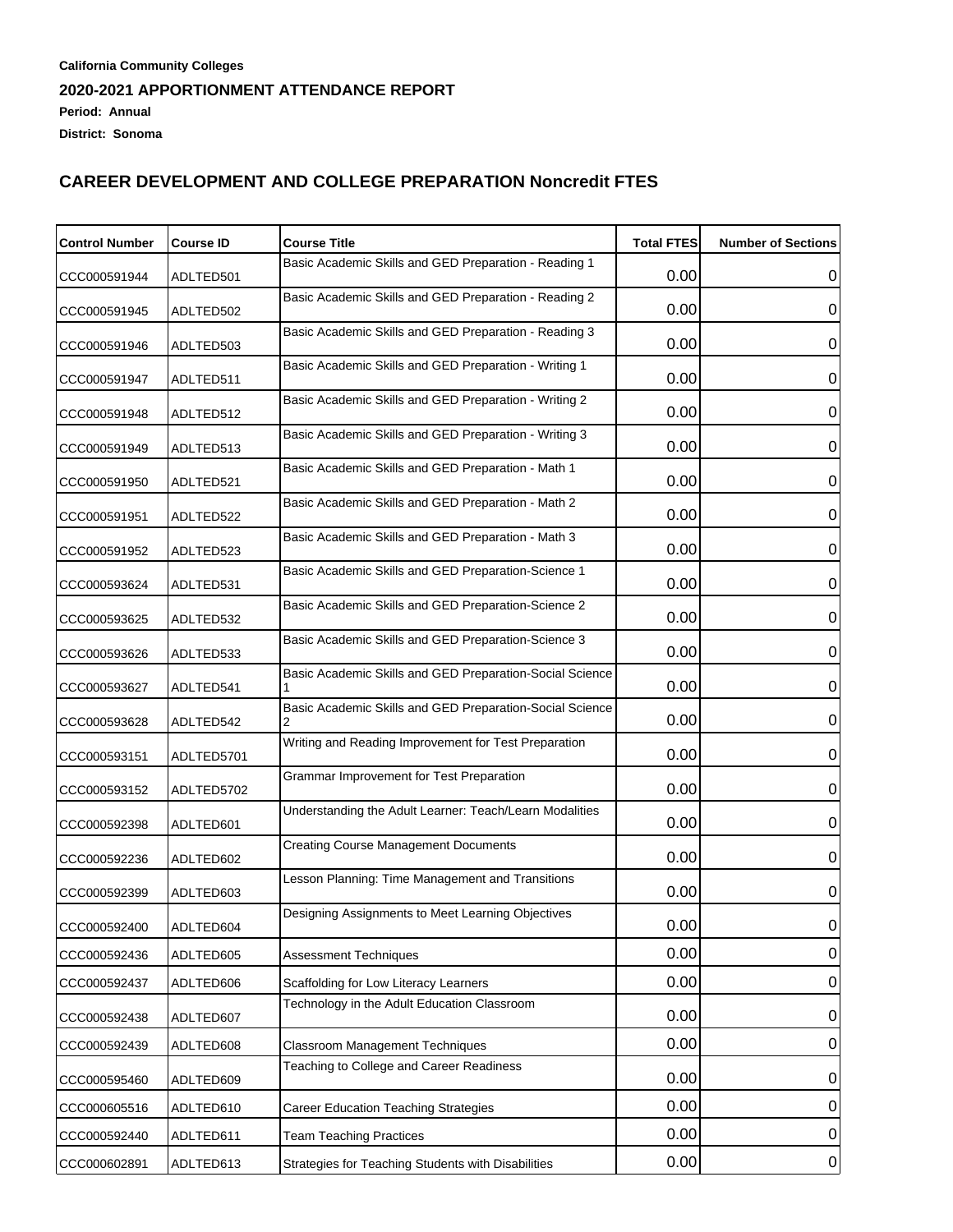#### **California Community Colleges 2020-2021 APPORTIONMENT ATTENDANCE REPORT Period: Annual District: Sonoma**

| <b>Control Number</b> | <b>Course ID</b> | <b>Course Title</b>                                             | <b>Total FTES</b> | <b>Number of Sections</b> |
|-----------------------|------------------|-----------------------------------------------------------------|-------------------|---------------------------|
| CCC000606244          | ADLTED6141       | Organizational Skills for Success                               | 0.00              | 0                         |
| CCC000607720          | ADLTED6142       | Foundational Skills and Healthy Habits for Success              | 7.63              | 5                         |
| CCC000607721          | ADLTED6143       | Planning for Professional Success                               | 0.00              | 0                         |
| CCC000607722          | ADLTED6144       | Financial Preparation for Successful Transition to Work         | 0.00              | 0                         |
| CCC000607822          | ADLTED721        | Workplace Arithmetic--Part 1                                    | 0.36              | 1                         |
| CCC000580348          | ADLTED721        | Workplace Arithmetic--Part 1                                    | 0.00              | 0                         |
| CCC000580347          | ADLTED722        | Workplace Arithmetic--Part 2                                    | 0.00              | 0                         |
| CCC000607297          | ADLTED722        | Workplace Arithmetic--Part 2                                    | 0.00              | 0                         |
| CCC000583895          | ADLTED723        | <b>Financial Mathematics</b>                                    | 0.00              | 0                         |
| CCC000583894          | ADLTED724        | <b>Business Mathematics Using Excel</b>                         | 0.00              | 0                         |
| CCC000583896          | ADLTED730        | First Aid, CPR, AED and Bloodborne Pathogens                    | 0.00              | $\mathbf 0$               |
| CCC000591953          | ADLTED731A       | Child Care Provider 1: Child Development                        | 0.00              | $\mathbf 0$               |
| CCC000591954          | ADLTED731B       | Child Care Provider 2: Curriculum and Program<br>Development    | 2.71              | 3                         |
| CCC000591955          | ADLTED731C       | Child Care Provider 3: Professional Operations and<br>Licensing | 2.19              | 2                         |
| CCC000586609          | ADLTED734A       | Foster Parent Preparation: Part I                               | 0.00              | $\mathbf 0$               |
| CCC000586610          | ADLTED734B       | Foster Parent Preparation: Part II                              | 0.00              | 0                         |
| CCC000591956          | ADLTED7351       | Early Start Developmental Screening Tools                       | 0.00              | 0                         |
| CCC000591957          | ADLTED7352       | Trauma Informed Relationships--Part 1                           | 0.00              | 0                         |
| CCC000591958          | ADLTED7353       | Trauma Informed Relationships--Part 2                           | 0.00              | 0                         |
| CCC000592441          | ADLTED736A       | Medically Fragile Infants--Part 1                               | 0.00              | 0                         |
| CCC000592442          | ADLTED736B       | Medically Fragile Infants--Part 2 Practicum                     | 0.00              | 0                         |
| CCC000602892          | ADLTED7371       | Personal Care Attendant 1: Basic Care                           | 0.00              | 0                         |
| CCC000602893          | ADLTED7372       | Personal Care Attendant 2: Dementia and End of Life Care        | 0.00              | $\overline{0}$            |
| CCC000602894          | ADLTED7373       | Personal Care Attendant 3: Practicum                            | 0.00              | $\overline{0}$            |
| CCC000583892          | ADLTED740        | <b>OSHA 10 Certification Preparation</b>                        | 1.67              | 4                         |
| CCC000592237          | ADLTED741        | Forklift Operation--Sitting and Standing                        | 0.00              | 0                         |
| CCC000586737          | ADLTED742        | Hardscaping: Irrigation and Non-plant Features                  | 0.00              | 0                         |
| CCC000595462          | ADLTED7422       | Hardscaping 2: Non-Plant Features                               | 3.58              | 1                         |
| CCC000586585          | ADLTED743        | Softscape: Plants and Environmental Conditions                  | 3.12              | 1                         |
| CCC000586586          | ADLTED744        | Survey of the Building Trades and Construction Industry         | 3.19              | $\mathbf{2}$              |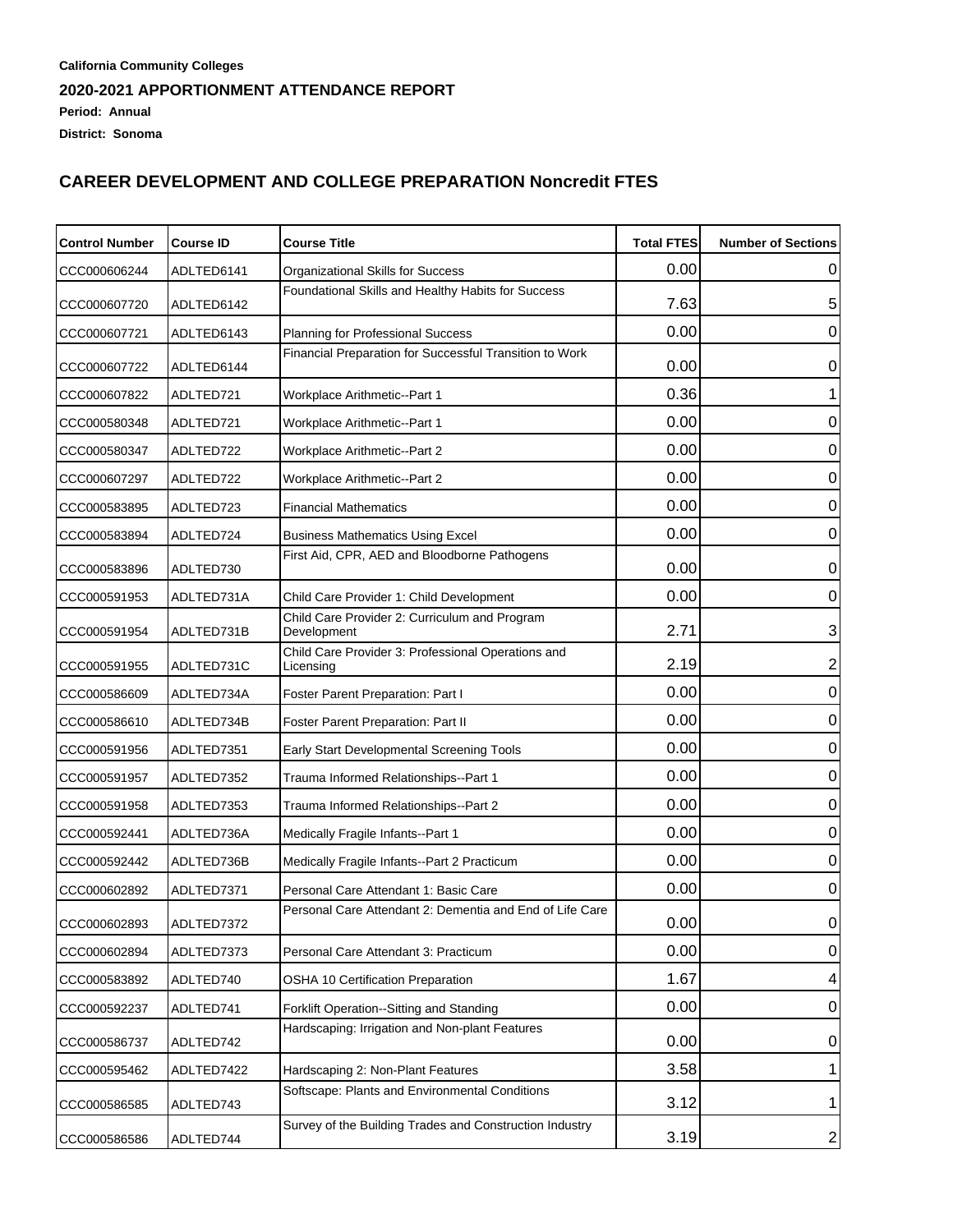| <b>Control Number</b> | <b>Course ID</b> | <b>Course Title</b>                                             | <b>Total FTES</b> | <b>Number of Sections</b> |
|-----------------------|------------------|-----------------------------------------------------------------|-------------------|---------------------------|
| CCC000586580          | ADLTED7451       | Communication for Construction Trades Part 1                    | 0.00              | 0                         |
| CCC000586581          | ADLTED7452       | Communication for Construction Trades Part 2                    | 0.00              | 0                         |
| CCC000586583          | ADLTED746        | Introduction to Plan Reading for Building Trades                | 0.89              |                           |
| CCC000595463          | ADLTED7481       | Edible Landscaping                                              | 0.00              | 0                         |
| CCC000595464          | ADLTED7482       | Introduction to Nursery Operations                              | 0.00              | 0                         |
| CCC000595465          | ADLTED7483       | Introduction to Vegetation Management for Fire Prevention       | 0.00              | 0                         |
| CCC000602895          | ADLTED7484       | Introduction to Tree Maintenance and Pruning                    | 0.00              | $\pmb{0}$                 |
| CCC000603766          | ADLTED7485       | Introduction to Sprinkler Repair and Maintenance                | 0.00              | 0                         |
| CCC000607823          | ADLTED7486       | Landscape Equipment Operations                                  | 0.00              | 0                         |
| CCC000592443          | ADLTED7491       | OSHA 30--Construction Industry Procedures                       | 0.00              | 0                         |
| CCC000592444          | ADLTED7492       | OSHA 30--General Industry Procedures                            | 0.00              | 0                         |
| CCC000583459          | ADLTED751        | How to Start A Small Business                                   | 2.81              | 4                         |
| CCC000583458          | ADLTED752        | Small Business Financing                                        | 2.41              | $\overline{\mathbf{4}}$   |
| CCC000583457          | ADLTED753        | Marketing for a Small Business                                  | 1.34              | $\overline{2}$            |
| CCC000583891          | ADLTED756        | Managing a Small Business                                       | 0.00              | $\boldsymbol{0}$          |
| CCC000582299          | ADLTED761        | Basic Computers: Level 1                                        | 0.00              | 0                         |
| CCC000596178          | ADLTED7611       | Basic Computer Operations 1: Computer Operations                | 2.50              | 3                         |
| CCC000594429          | ADLTED7612       | Basic Computer Operations 2: Beginning MS Word<br>Processing    | 2.37              | 3                         |
| CCC000596179          | ADLTED7613       | Basic Computer Operations 3: Format MS Word & Email<br>Groups   | 0.76              | 1                         |
| CCC000596334          | ADLTED7614       | Basic Computer Operations 4: Google Calendar and MS<br>Word     | 2.20              | 4                         |
| CCC000596335          | ADLTED7615       | Basic Computer Operations 5: MS Word, Google Docs,<br>Excel     | 2.82              | 5                         |
| CCC000596336          | ADLTED7616       | Basic Computer Operations 6: Basic Excel and Google<br>Sheets   | 1.82              | 3                         |
| CCC000607723          | ADLTED7617       | Google Tools and Applications I: Drive, Docs, Sheets,<br>Canva  | 4.35              | $\overline{7}$            |
| CCC000607724          | ADLTED7618       | Google Tools and Applications II: Forms, Photos, Sites          | 3.74              | $\sqrt{5}$                |
| CCC000607725          | ADLTED7619       | Google Tools and Applications III: PowerPoint& Google<br>Slides | 4.24              | 5                         |
| CCC000582298          | ADLTED762        | Basic Computers: Level 2                                        | 0.00              | $\pmb{0}$                 |
| CCC000582297          | ADLTED763        | Basic Computers: Level 3                                        | 0.00              | 0                         |
| CCC000586611          | ADLTED764        | Introduction to Student Information Systems                     | 0.83              | 4                         |
| CCC000583456          | ADLTED7651       | Basic Keyboarding, Part I                                       | 0.00              | 0                         |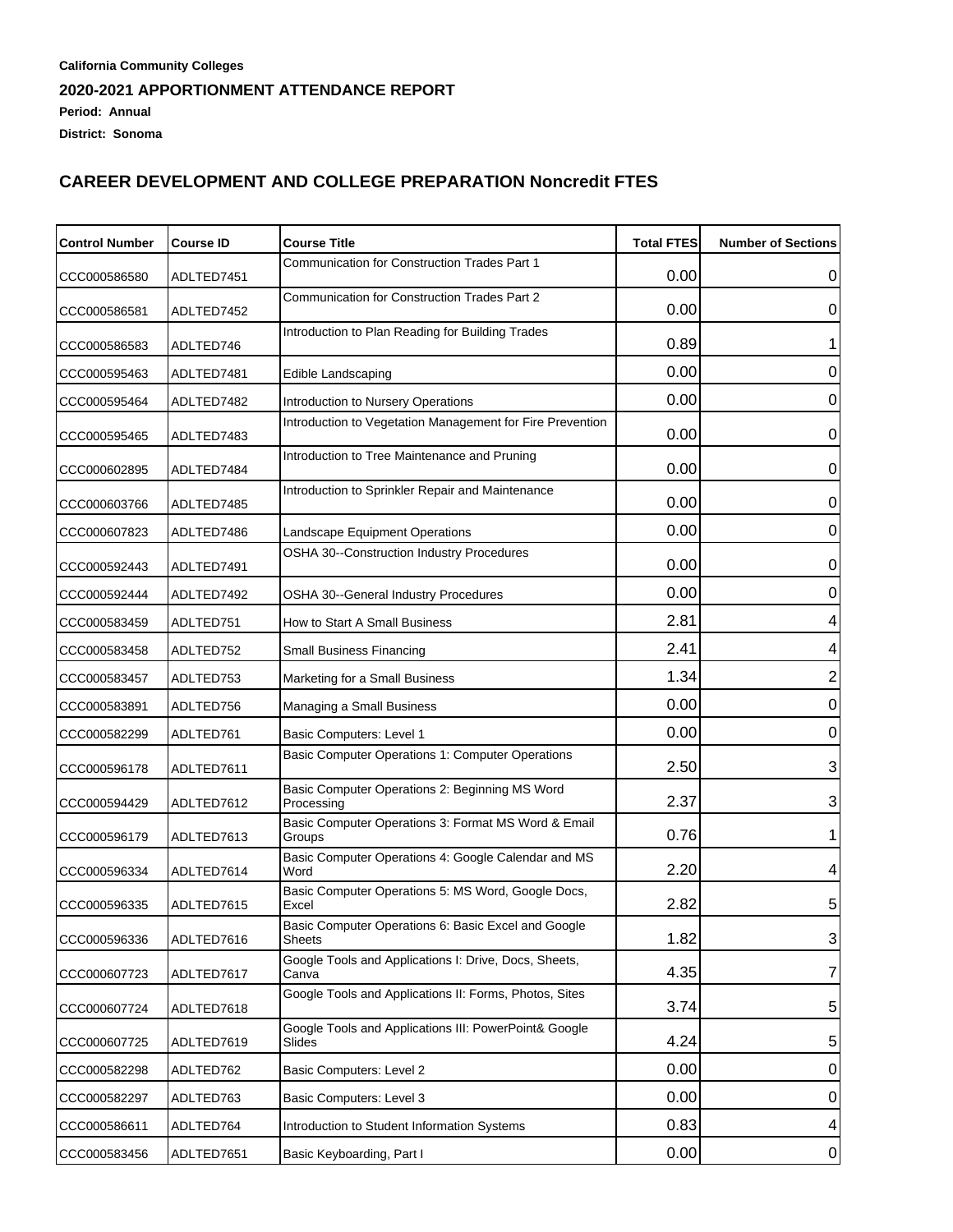| <b>Control Number</b> | <b>Course ID</b> | <b>Course Title</b>                                         | <b>Total FTES</b> | <b>Number of Sections</b> |
|-----------------------|------------------|-------------------------------------------------------------|-------------------|---------------------------|
| CCC000583893          | ADLTED7652       | Basic Keyboarding, Part II                                  | 0.00              | 0                         |
| CCC000586587          | ADLTED7661       | Workforce Preparation 1: Soft Skills in the Workplace       | 0.00              | 0                         |
| CCC000586588          | ADLTED7662       | Workforce Preparation 2: Lifelong Learning/Professionalism  | 0.00              | 0                         |
| CCC000586589          | ADLTED7663       | Workforce Preparation 3: Communication, Customer<br>Service | 0.00              | 0                         |
| CCC000596337          | ADLTED7664       | Workforce Preparation 4: College Transitions to Careers     | 0.00              | 0                         |
| CCC000596338          | ADLTED7665       | Workforce Preparation 5: Transition To Careers              | 0.00              | 0                         |
| CCC000596339          | ADLTED7666       | Workforce Preparation 6: Introduction to Workplace English  | 0.00              | 0                         |
| CCC000583455          | ADLTED771        | Customer Service                                            | 0.00              | 0                         |
| CCC000592445          | ADLTED772        | Introduction to Tourism and Hospitality                     | 0.00              | 0                         |
| CCC000592446          | ADLTED773        | Sonoma County Tourism Ambassador Certification              | 0.00              | 0                         |
| CCC000591959          | ADLTED774        | <b>Green Hotel Service Work</b>                             | 0.00              | 0                         |
| CCC000586584          | ADLTED780        | Introduction to Restaurant Services                         | 0.00              | 0                         |
| CCC000582416          | ADLTED781        | Introduction to Culinary Math Part 1                        | 0.00              | 0                         |
| CCC000582415          | ADLTED782        | Introduction to Culinary Math Part 2                        | 0.00              | 0                         |
| CCC000582295          | ADLTED783        | Workforce Preparation--Food Sanitation & Safety             | 0.00              | 0                         |
| CCC000582296          | ADLTED784        | <b>Commercial Food Preparation and Service</b>              | 0.00              | 0                         |
| CCC000583454          | ADLTED791        | Personal Finance                                            | 0.51              |                           |
| CCC000583453          | ADLTED792        | Planning for the Financial Future                           | 0.56              |                           |
| CCC000592447          | ADLTED793        | Student Support Worker 1: Introduction to Student Success   | 0.00              | 0                         |
| CCC000595828          | ADLTED794        | Student Support Worker 2                                    | 0.00              | 0                         |
| CCC000446329          | CSKLS731         | Academic Skills I                                           | 27.82             | 32                        |
| CCC000446330          | CSKLS732         | Academic Skills II                                          | 28.38             | 34                        |
| CCC000446331          | CSKLS733         | Academic Skills III                                         | 14.87             | 17                        |
| CCC000517265          | <b>ESL 713CP</b> | Beginning-Low Non-Credit ESL Conversation/Pronunciation     | 5.68              | 7                         |
| CCC000517266          | <b>ESL 714CP</b> | Beginning-High Non-Credit ESL<br>Conversation/Pronunciation | 9.46              | 15                        |
| CCC000517267          | <b>ESL 716CP</b> | Interrmediate Non-Credit ESL Conversation/Pronunciation     | 9.99              | 10                        |
| CCC000517271          | <b>ESL 722</b>   | Introduction to ESL Computer Basics                         | 1.47              | 2                         |
| CCC000291182          | <b>ESL701</b>    | Development of Literacy Skills in Native Language           | 0.00              | 0                         |
| CCC000052475          | <b>ESL706</b>    | English Skills Workshop                                     | 0.00              | $\pmb{0}$                 |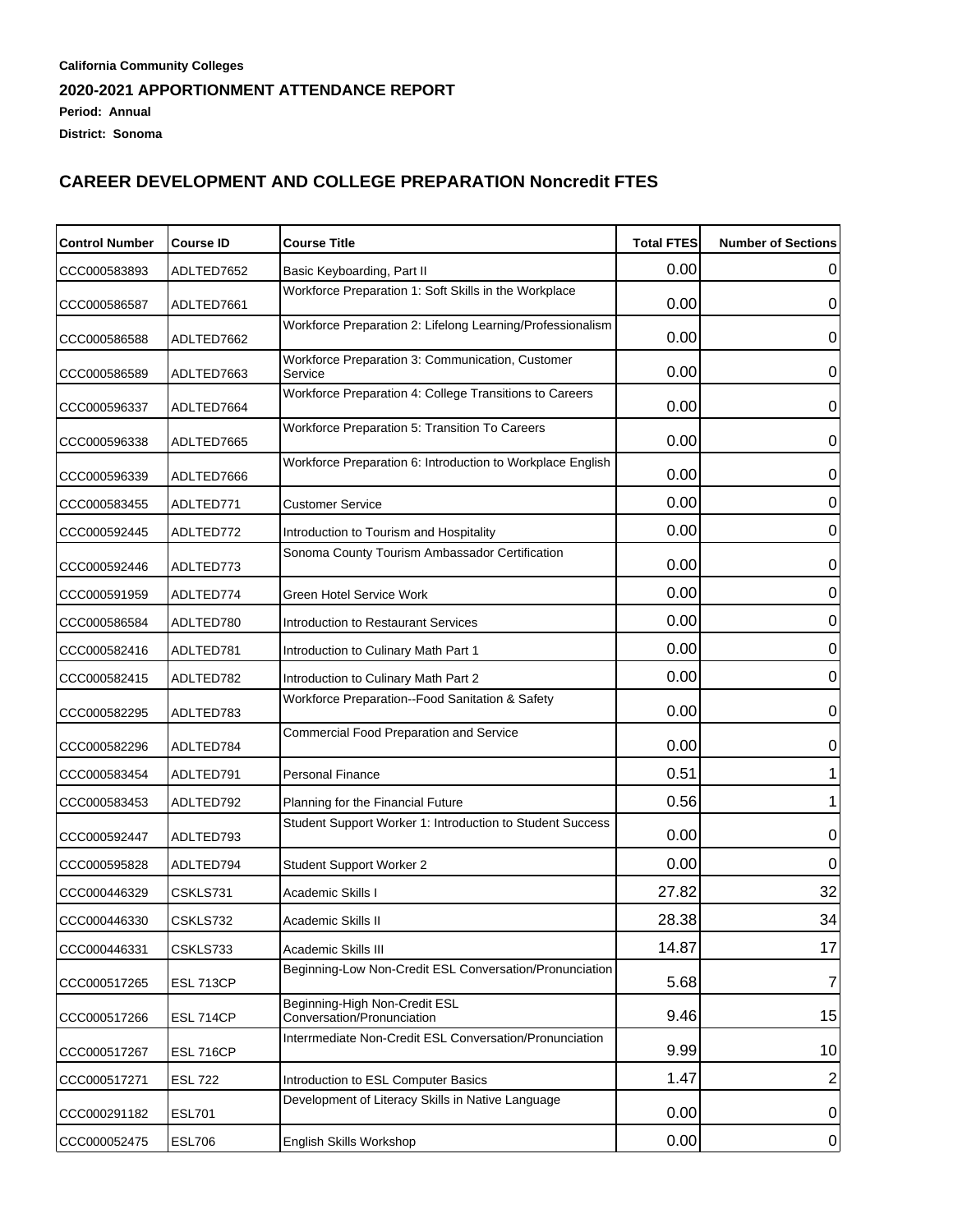#### **California Community Colleges 2020-2021 APPORTIONMENT ATTENDANCE REPORT Period: Annual District: Sonoma**

| <b>Control Number</b> | <b>Course ID</b> | <b>Course Title</b>                                                | <b>Total FTES</b> | <b>Number of Sections</b> |
|-----------------------|------------------|--------------------------------------------------------------------|-------------------|---------------------------|
| CCC000251854          | <b>ESL712</b>    | Beginning Non-Credit ESL Literacy                                  | 12.06             | 7                         |
| CCC000625592          | <b>ESL712</b>    | Beginning Non-Credit ESL Literacy                                  | 0.00              | 0                         |
| CCC000069822          | <b>ESL713</b>    | Beginning/Low Non-Credit English as a Second Language              | 51.51             | 25                        |
| CCC000526140          | ESL713RW         | Beginning-Low Non-Credit ESL Reading/Writing                       | 0.00              | 0                         |
| CCC000296179          | <b>ESL714</b>    | Beginning High Non-Credit English as a Second Language             | 51.43             | 22                        |
| CCC000599532          | <b>ESL714</b>    | High Beginning Non-Credit English as a Second Language             | 0.00              | 0                         |
| CCC000526139          | ESL714RW         | Beginning-High Non-Credit ESL Reading/Writing                      | 4.56              | 6                         |
| CCC000245302          | <b>ESL715</b>    | Intermediate/Low Non-Credit English as a Second<br>Language        | 28.51             | 23                        |
| CCC000625593          | <b>ESL715</b>    | Low Intermediate Non-Credit English as a Second<br>Language        | 0.00              | 0                         |
| CCC000064513          | <b>ESL716</b>    | Intermediate High Non-Credit English as a Second<br>Language       | 27.33             | 19                        |
| CCC000526138          | ESL716RW         | Intermediate Non-Credit ESL Reading/Writing                        | 8.66              | 9                         |
| CCC000446332          | <b>ESL720</b>    | Multi-level Non-Credit English as a Second Language                | 0.00              | 0                         |
| CCC000625595          | <b>ESL722</b>    | <b>ESL Computer Literacy</b>                                       | 0.00              | $\mathbf 0$               |
| CCC000577233          | <b>ESL722</b>    | Introduction to ESL Computer Basics                                | 0.00              | $\mathbf 0$               |
| CCC000307320          | <b>ESL724</b>    | Vocational English for Speakers of Other Languages<br>Workshop     | 1.37              | $\overline{2}$            |
| CCC000506926          | <b>ESL732</b>    | <b>Beginning ESL Computer Basics</b>                               | 1.88              | 4                         |
| CCC000577232          | <b>ESL732</b>    | Beginning ESL Computer Basics                                      | 0.00              | 0                         |
| CCC000455305          | <b>ESL735</b>    | Vocational English as a Second Language for Culinary Arts          | 0.00              | 0                         |
| CCC000569826          | <b>ESL753</b>    | Practical ESL for Early Childhood Professionals                    | 0.74              | 1                         |
| CCC000569829          | <b>ESL781</b>    | Transitional Reading/Writing/Grammar for NC ESL<br><b>Students</b> | 22.89             | 7                         |
| CCC000569828          | ESL781A          | Low Interm Read/Writ/Gramm for Transitional NC ESL Pt 1            | 0.00              | 0                         |
| CCC000569827          | ESL781B          | Low Interm Read/Writ/Gramm for Transitional NC ESL Pt 2            | 0.77              |                           |
| <b>Total</b>          |                  |                                                                    | 367.98            | 315                       |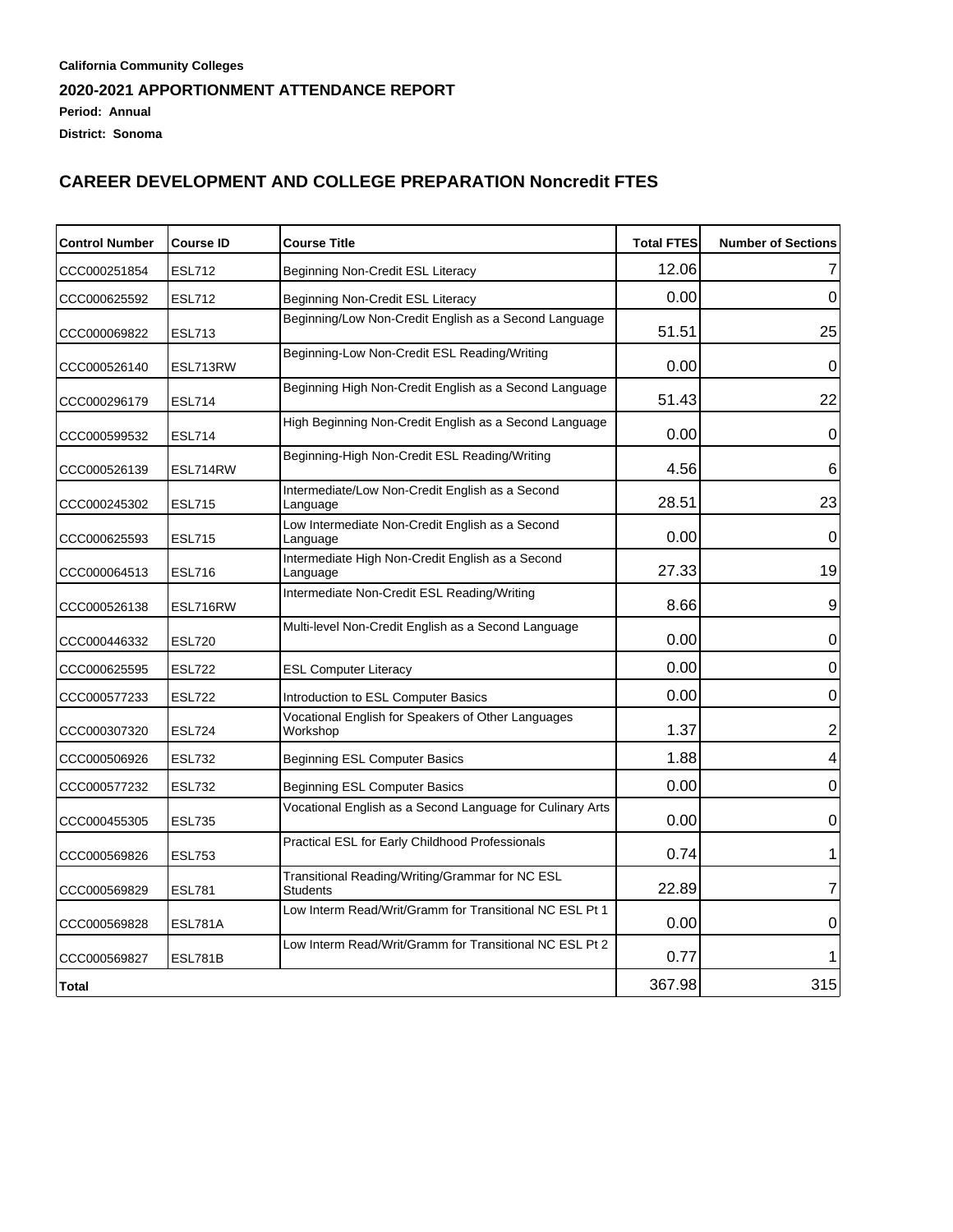**Period: Annual**

**College: Santa Rosa Junior College**

## **PART I. FULL-TIME EQUIVALENT STUDENTS**

|                                                                         | <b>State Residents</b><br>(and Nonresidents Attending<br><b>Noncredit Courses)</b> |                      |
|-------------------------------------------------------------------------|------------------------------------------------------------------------------------|----------------------|
|                                                                         | <b>Attendance FTES</b>                                                             | <b>Factored FTES</b> |
| Summer Intersession (Summer 2020 Only)                                  |                                                                                    |                      |
| 1. Noncredit (Parts IV.A.1 + VII.A.3)                                   | 502.29                                                                             | 502.29               |
| 2. Credit (Parts III.A.1 + VI.A.1)                                      | 1,148.09                                                                           | 1,148.09             |
| Summer Intersession Courses (Summer 2021 Prior to July 1, 2021)         |                                                                                    |                      |
| 1. Noncredit (Parts IV.B.1 + VII.B.3)                                   | 1.22                                                                               | 1.22                 |
| 2. Credit (Parts III.B.1 + VI.B.2 + VI.B.1)                             | 78.64                                                                              | 78.64                |
| <b>Primary Terms (Exclusive of Summer Intersession)</b>                 |                                                                                    |                      |
| 1. Census Procedure Courses                                             |                                                                                    |                      |
| (a) Weekly Census Contact Hours (Part II)                               | 3,319.79                                                                           | 3,319.79             |
| (b) Daily Census Contact Hours (Part III)                               | 337.77                                                                             | 364.52               |
| 2. Actual Hours of Attendance Procedure Courses                         |                                                                                    |                      |
| (a) Noncredit (Part IV.C)                                               | 2,105.18                                                                           | 2,206.86             |
| (b) Credit (Part IV.D)                                                  | 747.43                                                                             | 772.02               |
| 3. Alternative Attendance Accounting Procedure Courses                  |                                                                                    |                      |
| (a) Weekly Census Procedure Courses (Part V) (Credit)                   | 3,732.54                                                                           | 3,732.54             |
| (b) Daily Census Procedure Courses (Part V)(Credit)                     | 1,630.96                                                                           | 1,630.96             |
| (c) Noncredit Independent Study/Distance Education Courses (Part VII.C) | 0.00                                                                               | 0.00                 |
| <b>Total FTES</b>                                                       |                                                                                    |                      |
| <b>Total Credit FTES</b>                                                | 10,995.22                                                                          | 11,046.56            |
| <b>Total Noncredit FTES</b>                                             | 2,608.69                                                                           | 2,710.37             |
| <b>Total FTES</b>                                                       | 13,603.91                                                                          | 13,756.93            |

| <b>Supplemental Information</b>                          | <b>FTES</b> |
|----------------------------------------------------------|-------------|
| <b>Inservice Training Courses</b>                        | 307.67      |
| Basic Skills Courses and Immigrant Education (Noncredit) | 283.51      |
| Basic Skills Courses and Immigrant Education (Credit)    | 100.10      |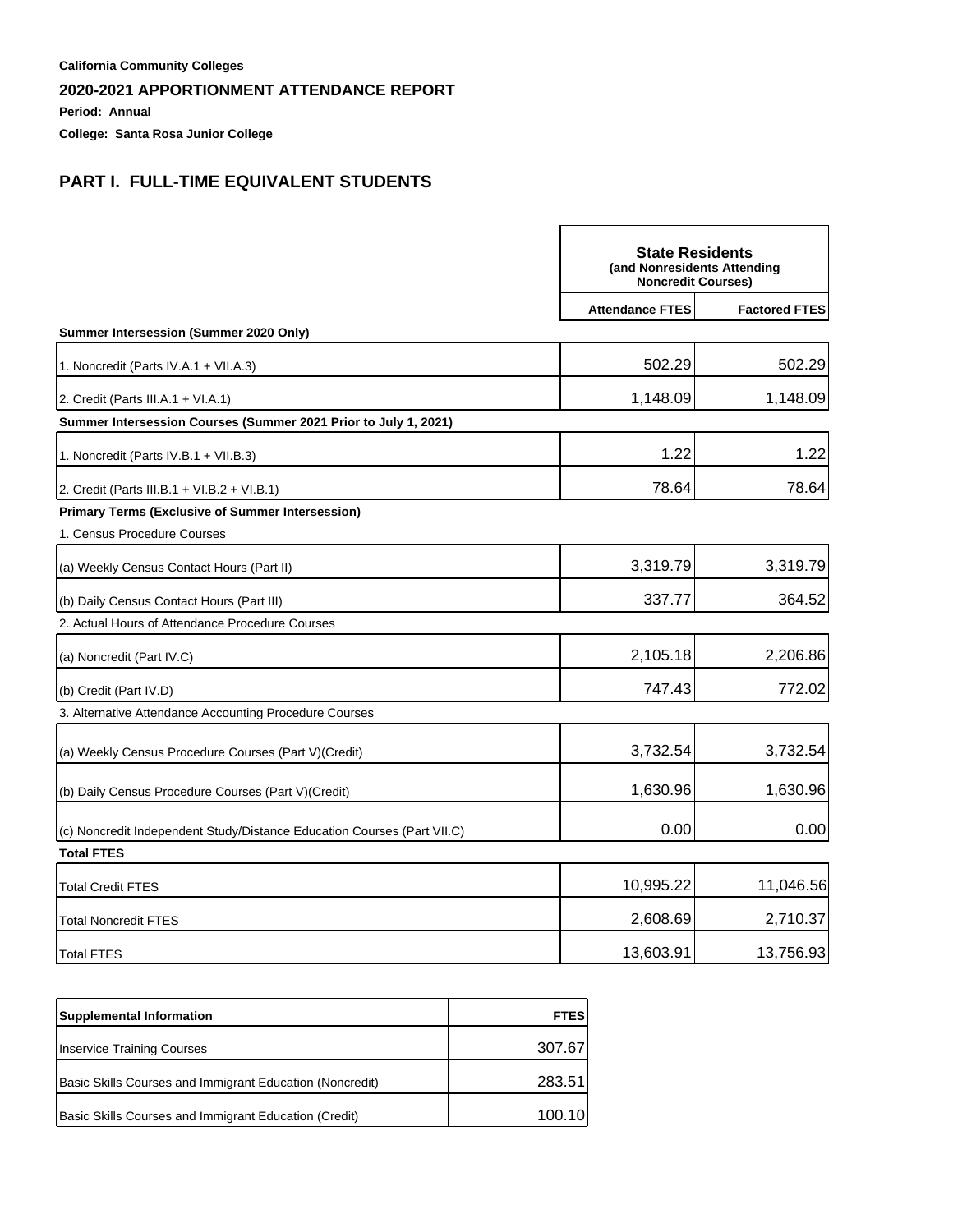**Period: Annual**

**College: Santa Rosa Junior College**

## **PART I. FULL-TIME EQUIVALENT STUDENTS**

|                                                                         | <b>Nonresidents</b>    |                      |
|-------------------------------------------------------------------------|------------------------|----------------------|
|                                                                         | <b>Attendance FTES</b> | <b>Factored FTES</b> |
| Summer Intersession (Summer 2020 Only)                                  |                        |                      |
| 1. Noncredit (Parts IV.A.1 + VII.A.3)                                   | 0.00                   | 0.00                 |
| 2. Credit (Parts III.A.1 + VI.A.1)                                      | 21.63                  | 21.63                |
| Summer Intersession Courses (Summer 2021 Prior to July 1, 2021)         |                        |                      |
| 1. Noncredit (Parts IV.B.1 + VII.B.3)                                   | 0.00                   | 0.00                 |
| 2. Credit (Parts III.B.1 + VI.B.2 + VI.B.1)                             | 3.16                   | 3.16                 |
| <b>Primary Terms (Exclusive of Summer Intersession)</b>                 |                        |                      |
| 1. Census Procedure Courses                                             |                        |                      |
| (a) Weekly Census Contact Hours (Part II)                               | 66.88                  | 66.88                |
| (b) Daily Census Contact Hours (Part III)                               | 5.64                   | 6.09                 |
| 2. Actual Hours of Attendance Procedure Courses                         |                        |                      |
| (a) Noncredit (Part IV.C)                                               | 0.00                   | 0.00                 |
| (b) Credit (Part IV.D)                                                  | 14.88                  | 15.37                |
| 3. Alternative Attendance Accounting Procedure Courses                  |                        |                      |
| (a) Weekly Census Procedure Courses (Part V)(Credit)                    | 72.66                  | 72.66                |
| (b) Daily Census Procedure Courses (Part V) (Credit)                    | 40.64                  | 40.64                |
| (c) Noncredit Independent Study/Distance Education Courses (Part VII.C) | 0.00                   | 0.00                 |
| <b>Total FTES</b>                                                       |                        |                      |
| <b>Total Credit FTES</b>                                                | 225.49                 | 226.43               |
| <b>Total Noncredit FTES</b>                                             | 0.00                   | 0.00                 |
| <b>Total FTES</b>                                                       | 225.49                 | 226.43               |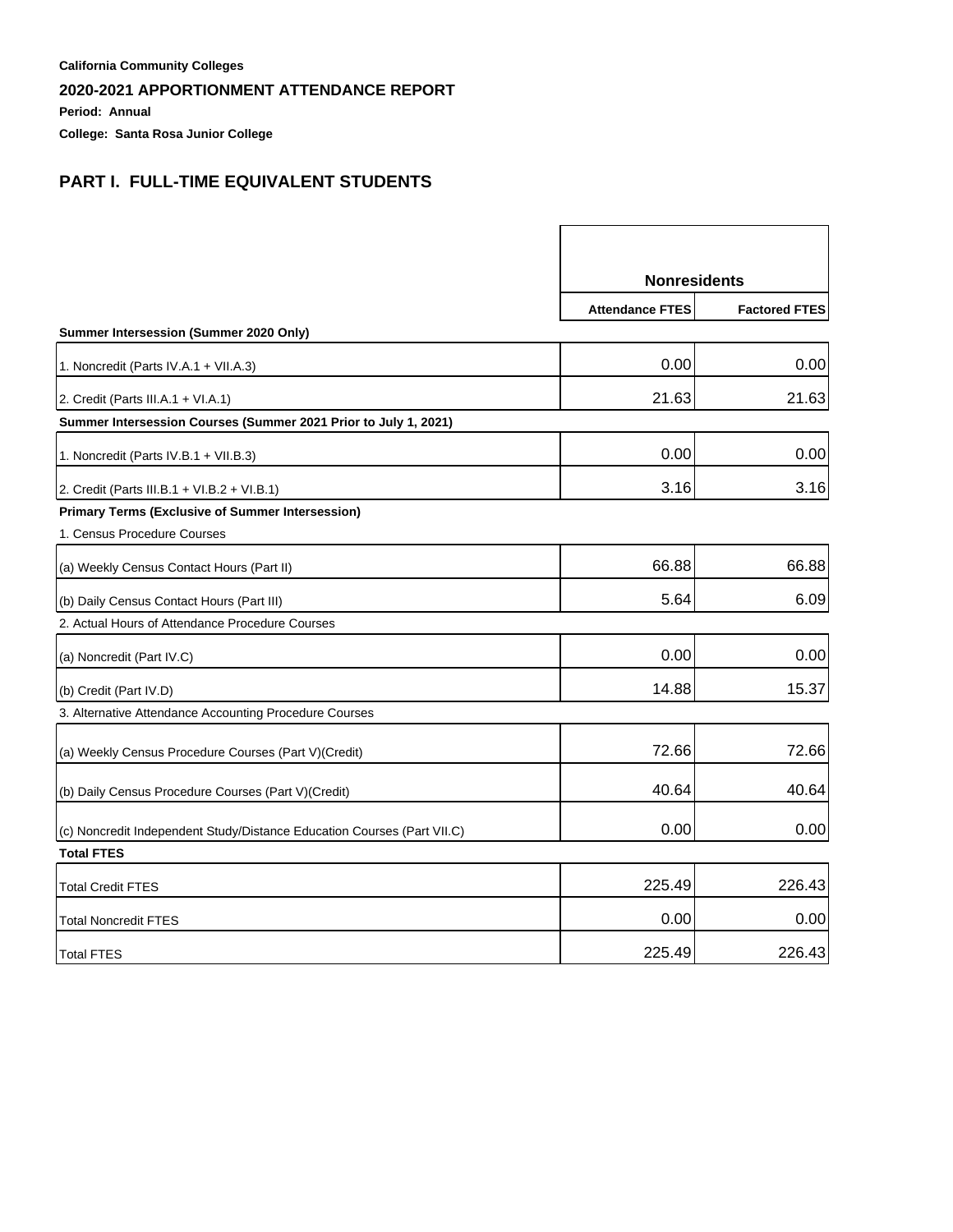**Period: Annual**

**College: Santa Rosa Junior College**

## **PART II. STUDENT CONTACT HOURS OF WEEKLY CENSUS PROCEDURE COURSES**

| Reference:<br>Education Code Section 84750<br>Title 5 Sections 55100, 58003.1(b), 58004, 58050, 58051 | <b>Contact Hours</b><br>of State Residents | <b>Contact Hours</b><br>of Nonresidents<br>(ECS 76140)* |
|-------------------------------------------------------------------------------------------------------|--------------------------------------------|---------------------------------------------------------|
| A. First Primary Term                                                                                 |                                            |                                                         |
| 1. 1st CW Day                                                                                         | 39,629.55                                  | 813.43                                                  |
| 2. 1st CW Extended Day                                                                                | 15,614.35                                  | 304.94                                                  |
| <b>B. Second Primary Term</b>                                                                         |                                            |                                                         |
| 1. 1st CW Day                                                                                         | 35,001.90                                  | 671.60                                                  |
| 2. 1st CW Extended Day                                                                                | 9,347.80                                   | 216.40                                                  |
| C. Third Primary Term                                                                                 |                                            |                                                         |
| 1. 1st CW Day                                                                                         | 0.00                                       | 0.00                                                    |
| 2. 1st CW Extended Day                                                                                | 0.00                                       | 0.00                                                    |

| <b>Calculated FTES</b>               | <b>Resident FTES</b> | <b>Nonresident FTES</b> |
|--------------------------------------|----------------------|-------------------------|
| First Period Report Part 1.C.(1)(a)  | 3,654.82             | 76.92                   |
| Second Period Report Part 1.C.(1)(a) | 3,320.50             | 68.73                   |
| Annual Period Report Part 1.C.(1)(a) | 3,319.79             | 66.88                   |
| ReCal Period Report Part 1.C.(1)(a)  |                      |                         |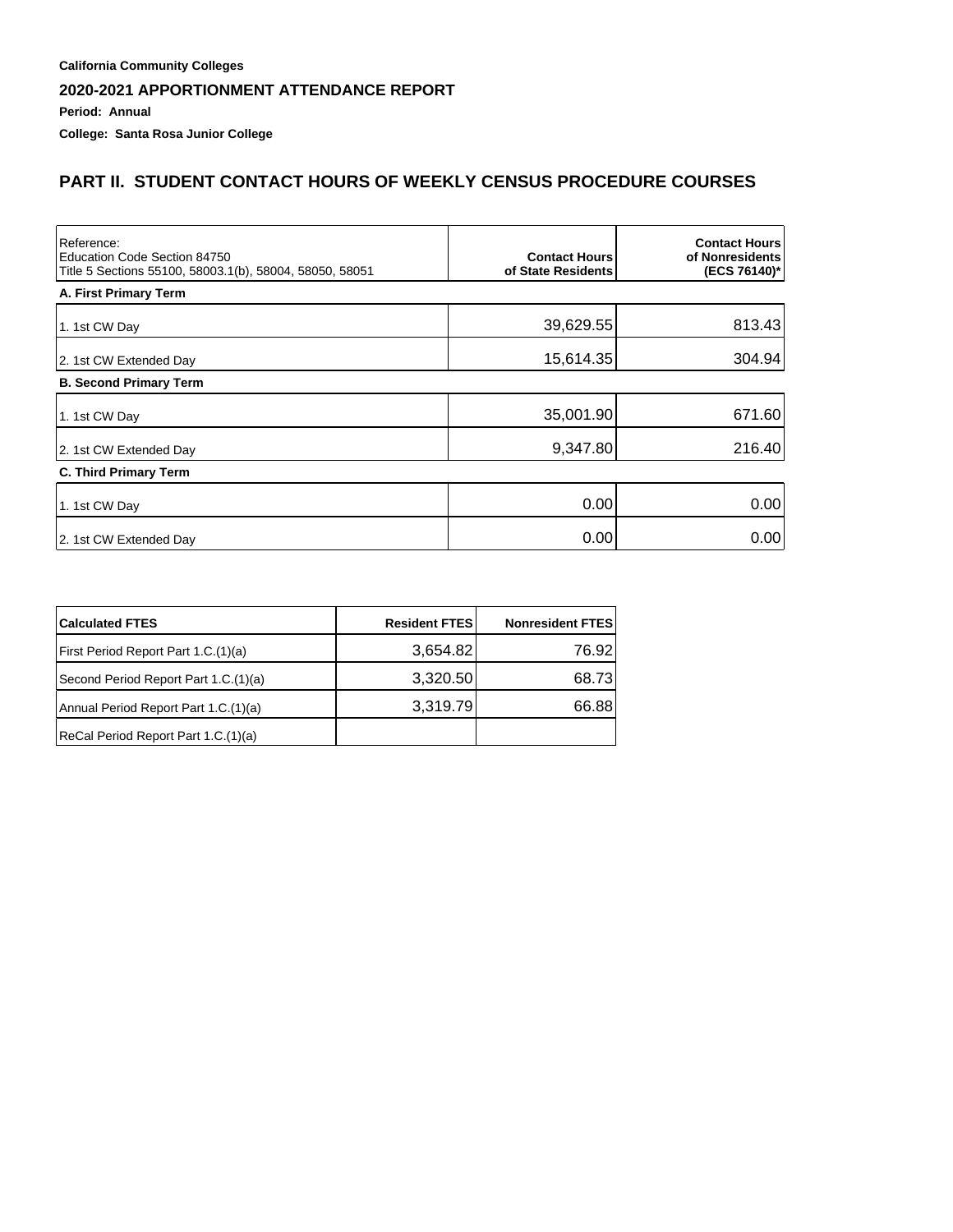**Period: Annual**

**College: Santa Rosa Junior College**

## **PART III. STUDENT CONTACT HOURS OF DAILY CENSUS PROCEDURE COURSES**

| Reference:<br>Education Code Section 84750<br>Title 5 Sections 55100, 58003.1(b), 58004, 58050, 58051 | <b>Contact Hours</b><br>of State Residents | <b>Contact Hours</b><br>of Nonresidents<br>(ECS 76140)* |
|-------------------------------------------------------------------------------------------------------|--------------------------------------------|---------------------------------------------------------|
| A. Summer Intersession Courses (Summer 2020 Only)                                                     |                                            |                                                         |
| 1.1st CD                                                                                              | 150,838.11                                 | 2,718.06                                                |
| B. Summer Intersession Courses (Summer 2021 Prior to July 1, 2021)                                    |                                            |                                                         |
| 1.1st CD                                                                                              | 1,170.00                                   | 90.00                                                   |
| C. July 1 - December 31, 2020 (Exclusive of Summer Intersession)                                      |                                            |                                                         |
| 1. 1st CD Day                                                                                         | 58,826.65                                  | 1,022.20                                                |
| 2. 1st CD Extended Day                                                                                | 84,651.16                                  | 1,465.90                                                |
| January 1 - April 15, 2021                                                                            |                                            |                                                         |
| 3. 1st CW Day                                                                                         | 16,898.00                                  | 145.30                                                  |
| 4. 1st CW Extended Day                                                                                | 11,449.20                                  | 126.20                                                  |
| April 16 - June 30, 2021                                                                              |                                            |                                                         |
| 5. 1st CW Day                                                                                         | 5,506.20                                   | 200.00                                                  |
| 6. 1st CW Extended Day                                                                                | 0.00                                       | 0.00                                                    |

| <b>Calculated FTES</b>     |                 | <b>Resident FTES</b> | <b>Nonresident FTES</b> |
|----------------------------|-----------------|----------------------|-------------------------|
|                            | Part 1.A.(2)    | 287.09               | 5.40                    |
|                            | Part 1.B.(2)    | 0.00                 | 0.00                    |
| <b>First Period Report</b> | Part 1.C.(1)(b) | 556.93               | 10.59                   |
|                            | Part 1.A.(2)    | 287.23               | 5.26                    |
|                            | Part 1.B.(2)    | 0.00                 | 0.00                    |
| Second Period Report       | Part 1.C.(1)(b) | 350.11               | 6.45                    |
|                            | Part 1.A.(2)    | 287.31               | 5.18                    |
|                            | Part 1.B.(2)    | 2.23                 | 0.17                    |
| Annual Period Report       | Part 1.C.(1)(b) | 337.77               | 5.64                    |
|                            | Part 1.A.(2)    | 287.31               | 5.18                    |
|                            | Part 1.B.(2)    | 2.23                 | 0.17                    |
| ReCal Period Report        | Part 1.C.(1)(b) | 337.77               | 5.64                    |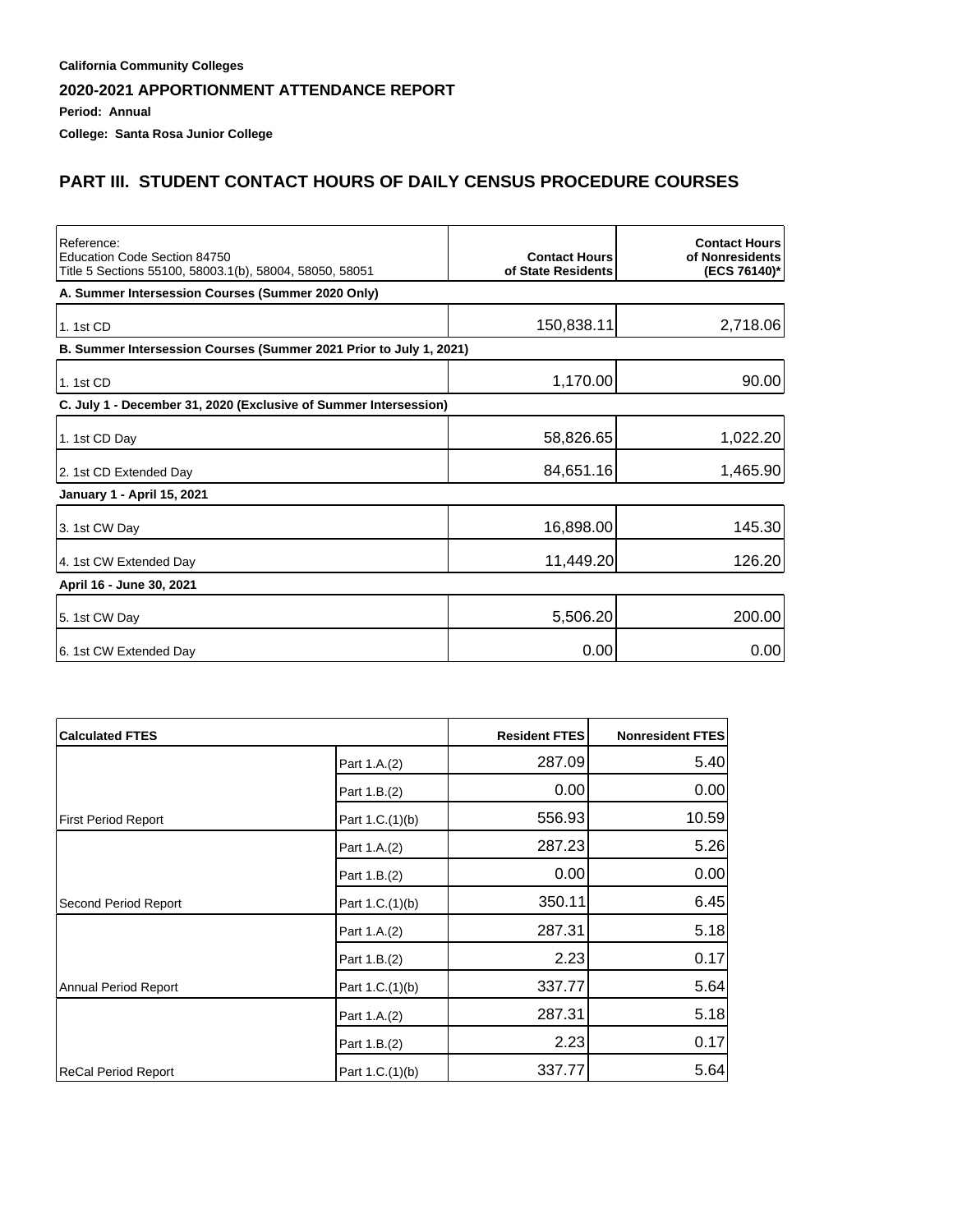**Period: Annual**

**College: Santa Rosa Junior College**

## **PART IV. STUDENT CONTACT HOURS OF ACTUAL HOURS OF ATTENDANCE**

| Reference:<br>Education Code Section 84750<br>Title 5 Sections 55100, 58003.1(b), 58003.1(e), 58007 | <b>Contact Hours</b><br>of State Residents | <b>Contact Hours</b><br>of Nonresidents<br>(ECS 76140)* |
|-----------------------------------------------------------------------------------------------------|--------------------------------------------|---------------------------------------------------------|
| A. Summer Intersession Courses (Summer 2020 Only)                                                   |                                            |                                                         |
| 1. Noncredit Courses                                                                                | 263,703.81                                 | 0.00                                                    |
| 2. Credit Courses                                                                                   | 74,086.09                                  | 2,788.00                                                |
| B. Summer Intersession Courses (Summer 2021 Prior to July 1, 2021)                                  |                                            |                                                         |
| 1. Noncredit Courses                                                                                | 639.00                                     | 0.00                                                    |
| 2. Credit Courses                                                                                   | 3,448.00                                   | 120.00                                                  |
| C. Noncredit Courses (Exclusive of Summer Intersession)                                             |                                            |                                                         |
| 1. July 1 - December 31, 2020                                                                       | 494,891.74                                 | 0.00                                                    |
| 2. January 1 - April 15, 2021                                                                       | 27,272.36                                  | 0.00                                                    |
| 3. April 16 - June 30, 2021                                                                         | 583,054.54                                 | 0.00                                                    |
| D. Credit Courses (Exclusive of Summer Intersession)                                                |                                            |                                                         |
| 1. July 1 - December 31, 2020 Day                                                                   | 86,076.75                                  | 3,952.75                                                |
| 2. July 1 - December 31, 2020 Extended Day                                                          | 127,605.50                                 | 1,091.00                                                |
| 3. January 1 - April 15, 2021 Day                                                                   | 18,395.75                                  | 720.00                                                  |
| 4. January 1 - April 15, 2021 Extended Day                                                          | 10,581.75                                  | 40.00                                                   |
| 5. April 16 - June 30, 2021 Day                                                                     | 114,004.50                                 | 1,826.00                                                |
| 6. April 16 - June 30, 2021 Extended Day                                                            | 35,737.08                                  | 180.75                                                  |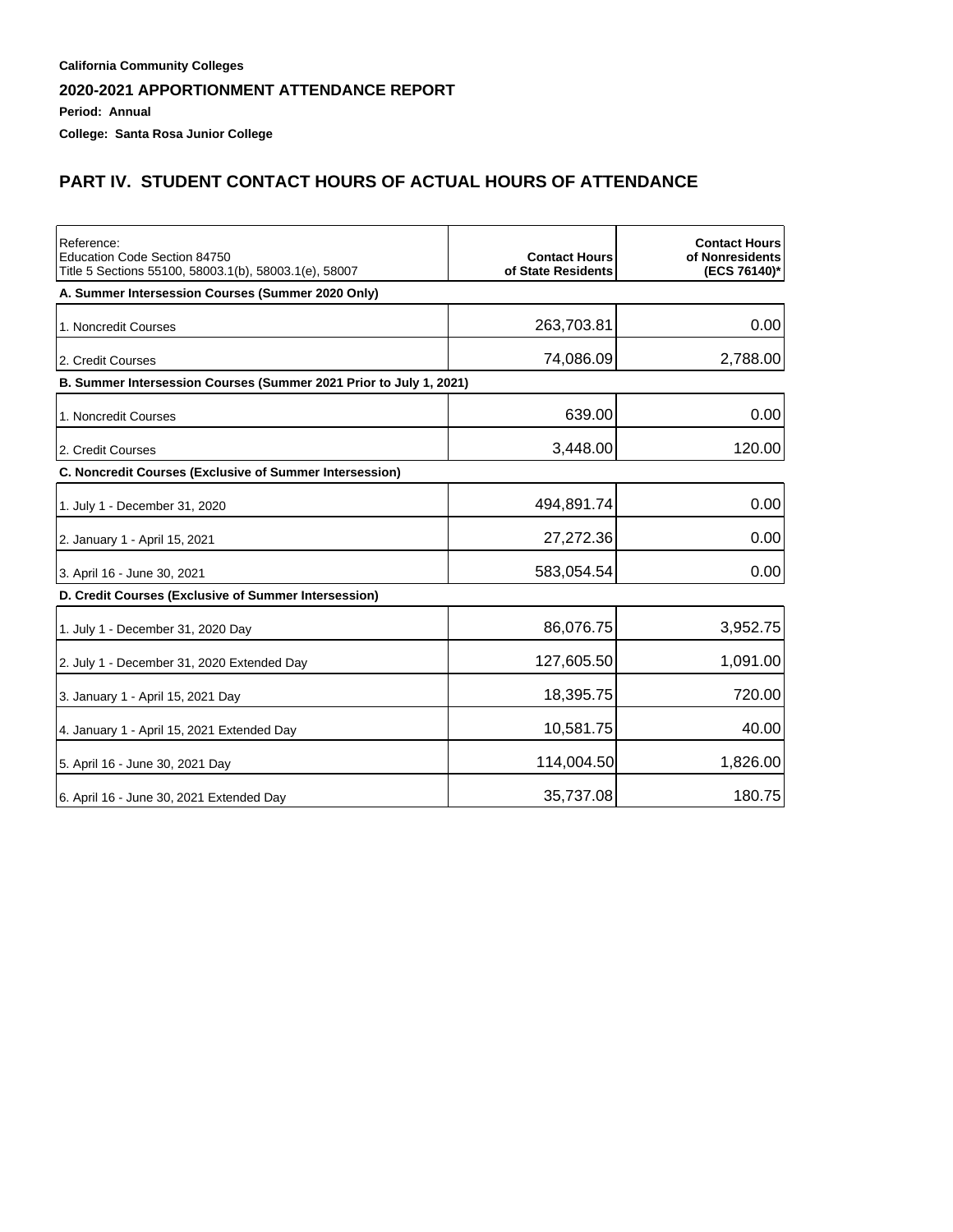## **PART IV. STUDENT CONTACT HOURS OF ACTUAL HOURS OF ATTENDANCE**

| <b>Calculated FTES</b>     |                 | <b>Resident FTES</b> | <b>Nonresident FTES</b> |
|----------------------------|-----------------|----------------------|-------------------------|
|                            | Part 1.A.(1)    | 502.27               | 0.00                    |
|                            | Part 1.A.(2)    | 141.07               | 5.36                    |
|                            | Part 1.B.(1)    | 0.00                 | 0.00                    |
|                            | Part 1.B.(2)    | 0.00                 | 0.00                    |
|                            | Part 1.C.(2)(a) | 1,846.92             | 0.00                    |
| <b>First Period Report</b> | Part 1.C.(2)(b) | 810.25               | 19.83                   |
|                            | Part 1.A.(1)    | 502.27               | 0.00                    |
|                            | Part 1.A.(2)    | 141.07               | 5.36                    |
|                            | Part 1.B.(1)    | 0.00                 | 0.00                    |
|                            | Part 1.B.(2)    | 0.00                 | 0.00                    |
|                            | Part 1.C.(2)(a) | 1,905.64             | 0.00                    |
| Second Period Report       | Part 1.C.(2)(b) | 860.33               | 22.80                   |
|                            | Part 1.A.(1)    | 502.29               | 0.00                    |
|                            | Part 1.A.(2)    | 141.12               | 5.31                    |
|                            | Part 1.B.(1)    | 1.22                 | 0.00                    |
|                            | Part 1.B.(2)    | 6.57                 | 0.23                    |
|                            | Part 1.C.(2)(a) | 2,105.18             | 0.00                    |
| Annual Period Report       | Part 1.C.(2)(b) | 747.43               | 14.88                   |
|                            | Part 1.A.(1)    | 502.29               | 0.00                    |
|                            | Part 1.A.(2)    | 141.12               | 5.31                    |
|                            | Part 1.B.(1)    | 1.22                 | 0.00                    |
|                            | Part 1.B.(2)    | 6.57                 | 0.23                    |
|                            | Part 1.C.(2)(a) | 2,105.18             | 0.00                    |
| ReCal Period Report        | Part 1.C.(2)(b) | 747.43               | 14.88                   |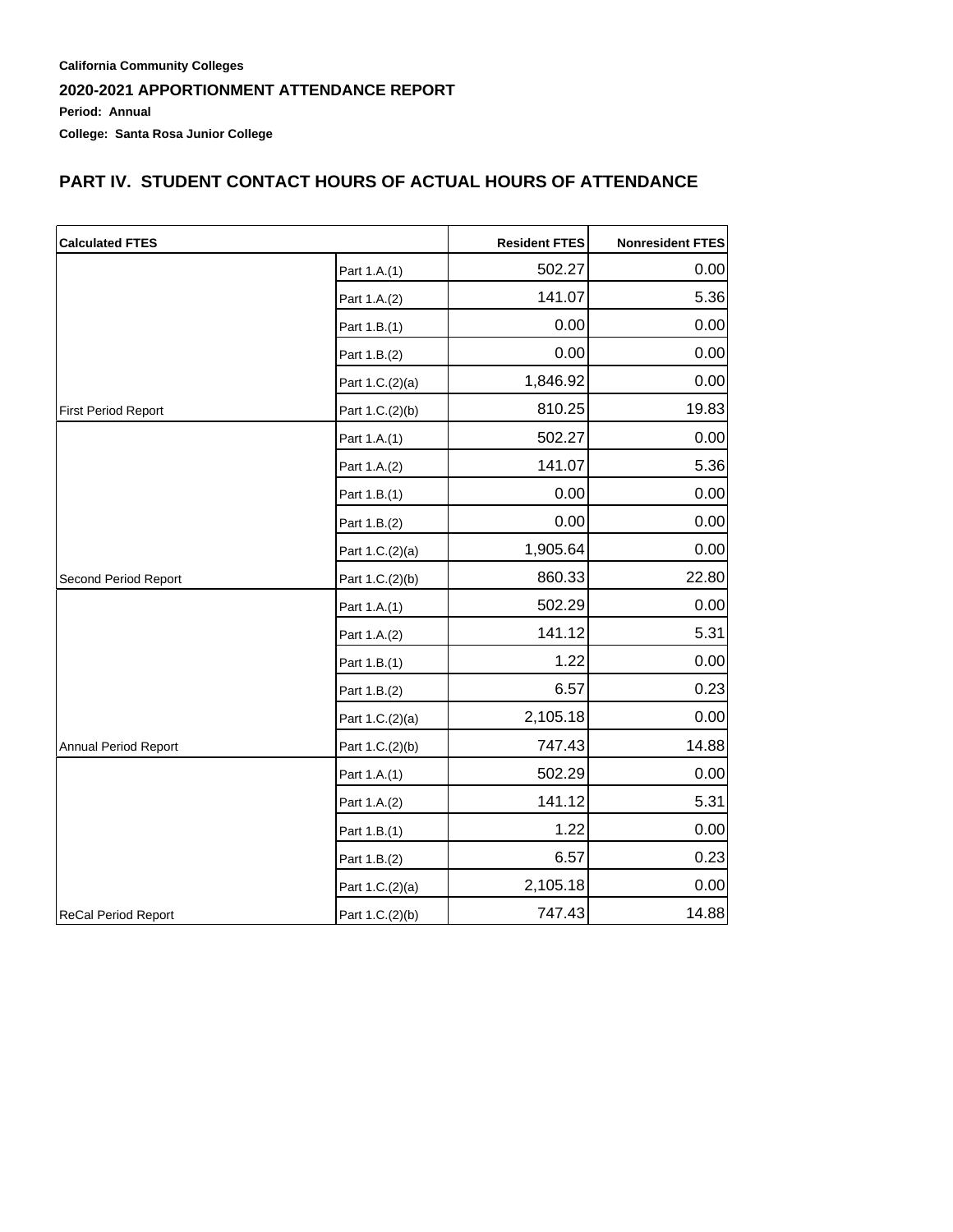**Period: Annual**

**College: Santa Rosa Junior College**

### **PART V. ALTERNATIVE ATTENDANCE ACCOUNTING PROCEDURE WEEKLY CENSUS**

| Reference:<br>Education Code Section 84750<br>Title 5 Sections 55100, 58003.1(f), 58050, 58051, 58009,58009.5 | <b>Contact Hours</b><br>of State Residents | <b>Contact Hours</b><br>of Nonresidents<br>(ECS 76140)* |
|---------------------------------------------------------------------------------------------------------------|--------------------------------------------|---------------------------------------------------------|
| A. First Primary Term                                                                                         |                                            |                                                         |
| 1. 1st CW Day                                                                                                 | 13,246.50                                  | 282.00                                                  |
| 2. 1st CW Extended Day                                                                                        | 39,846.90                                  | 837.50                                                  |
| <b>B. Second Primary Term</b>                                                                                 |                                            |                                                         |
| 1. 1st CW Day                                                                                                 | 12,180.60                                  | 270.00                                                  |
| 2. 1st CW Extended Day                                                                                        | 46,702.20                                  | 790.20                                                  |
| <b>C. Third Primary Term</b>                                                                                  |                                            |                                                         |
| 1. 1st CW Day                                                                                                 | 0.00                                       | 0.00                                                    |
| 2. 1st CW Extended Day                                                                                        | 0.00                                       | 0.00                                                    |

| <b>Calculated FTES</b>               | <b>Resident FTES</b> | <b>Nonresident FTES</b> |
|--------------------------------------|----------------------|-------------------------|
| First Period Report Part 1.C.(3)(a)  | 3,440.29             | 77.35                   |
| Second Period Report Part 1.C.(3)(a) | 4,967.24             | 168.58                  |
| Annual Period Report Part 1.C.(3)(a) | 3,732.54             | 72.66                   |
| ReCal Period Report Part 1.C.(3)(a)  | 3,732.54             | 72.66                   |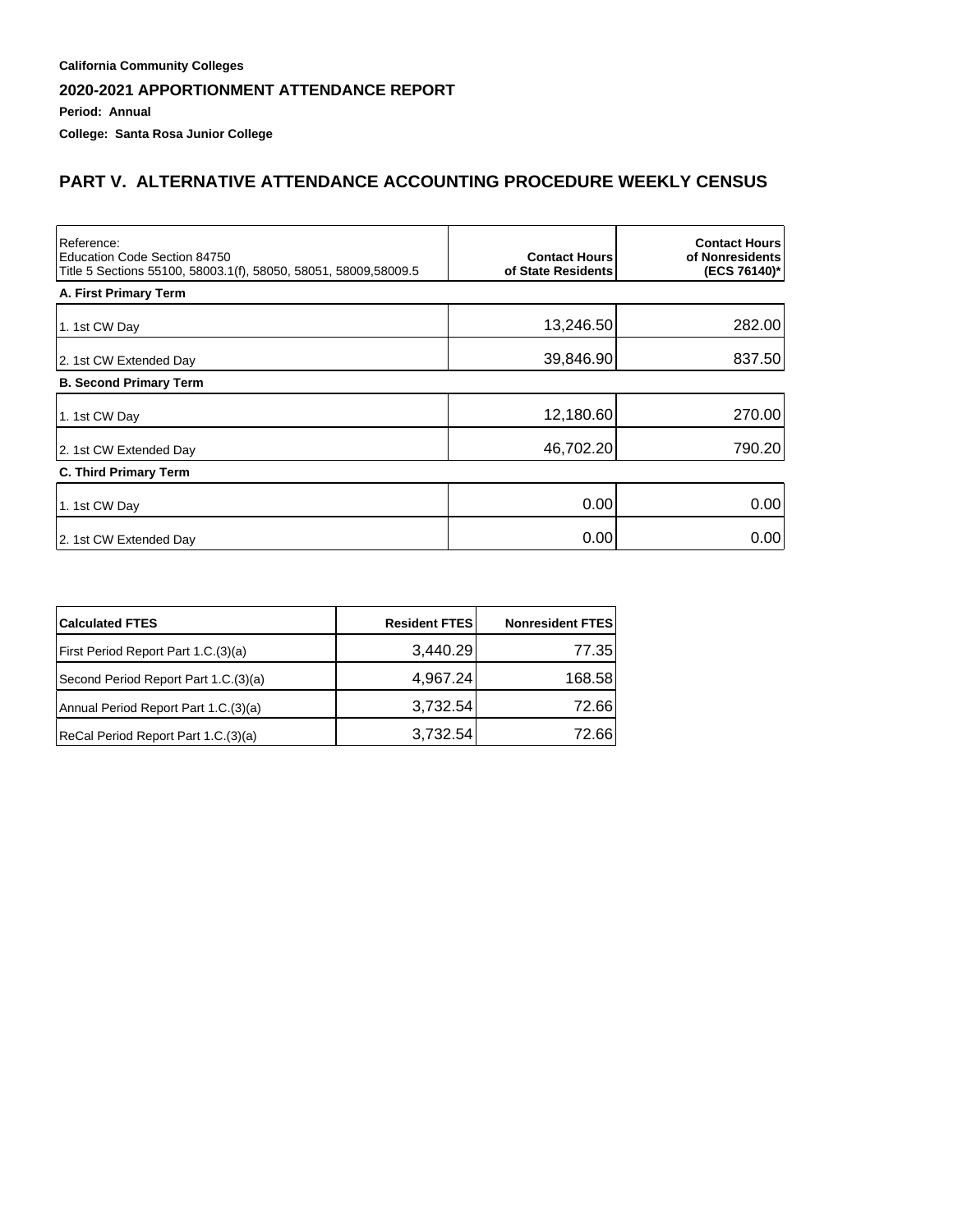**Period: Annual**

**College: Santa Rosa Junior College**

## **PART VI. ALTERNATIVE ATTENDANCE ACCOUNTING PROCEDURE DAILY CENSUS**

| Reference:<br>Education Code Section 84750<br>Title 5 Sections 55100, 58003.1(f), 58050, 58051, 58009.5 | <b>Contact Hours</b><br>of State Residents | <b>Contact Hours</b><br>of Nonresidents<br>(ECS 76140)* |
|---------------------------------------------------------------------------------------------------------|--------------------------------------------|---------------------------------------------------------|
| A. Summer Intersession Courses (Summer 2020 Only)                                                       |                                            |                                                         |
| 1.1st CD                                                                                                | 377,820.10                                 | 5,849.63                                                |
| B. Summer Intersession Courses (Summer 2021 Prior to July 1, 2021)                                      |                                            |                                                         |
| 1.1st CD                                                                                                | 36,666.25                                  | 1,448.75                                                |
| C. July 1 - December 31, 2020 (Exclusive of Summer Intersession)                                        |                                            |                                                         |
| 1. 1st CD Day                                                                                           | 108,548.25                                 | 2,117.50                                                |
| 2. 1st CD Extended Day                                                                                  | 270,241.15                                 | 5,960.89                                                |
| January 1 - April 15, 2021                                                                              |                                            |                                                         |
| 3. 1st CW Day                                                                                           | 116,394.31                                 | 3,246.25                                                |
| 4. 1st CW Extended Day                                                                                  | 355,401.27                                 | 9,761.51                                                |
| April 16 - June 30, 2021                                                                                |                                            |                                                         |
| 5. 1st CW Day                                                                                           | 525.00                                     | 17.50                                                   |
| 6. 1st CW Extended Day                                                                                  | 5,145.53                                   | 230.02                                                  |

| <b>Calculated FTES</b>     |                 | <b>Resident FTES</b> | Nonresident FTES |
|----------------------------|-----------------|----------------------|------------------|
|                            | Part 1.A.(2)    | 719.04               | 12.00            |
|                            | Part 1.B.(2)    | 0.00                 | 0.00             |
| <b>First Period Report</b> | Part 1.C.(3)(b) | 1,439.10             | 32.36            |
|                            | Part 1.A.(2)    | 719.00               | 11.80            |
|                            | Part 1.B.(2)    | 0.00                 | 0.00             |
| Second Period Report       | Part 1.C.(3)(b) | 1,825.42             | 51.22            |
|                            | Part 1.A.(2)    | 719.66               | 11.14            |
|                            | Part 1.B.(2)    | 69.84                | 2.76             |
| Annual Period Report       | Part 1.C.(3)(b) | 1,630.96             | 40.64            |
|                            | Part 1.A.(2)    | 719.66               | 11.14            |
|                            | Part 1.B.(2)    | 69.84                | 2.76             |
| ReCal Period Report        | Part 1.C.(3)(b) | 1,630.96             | 40.64            |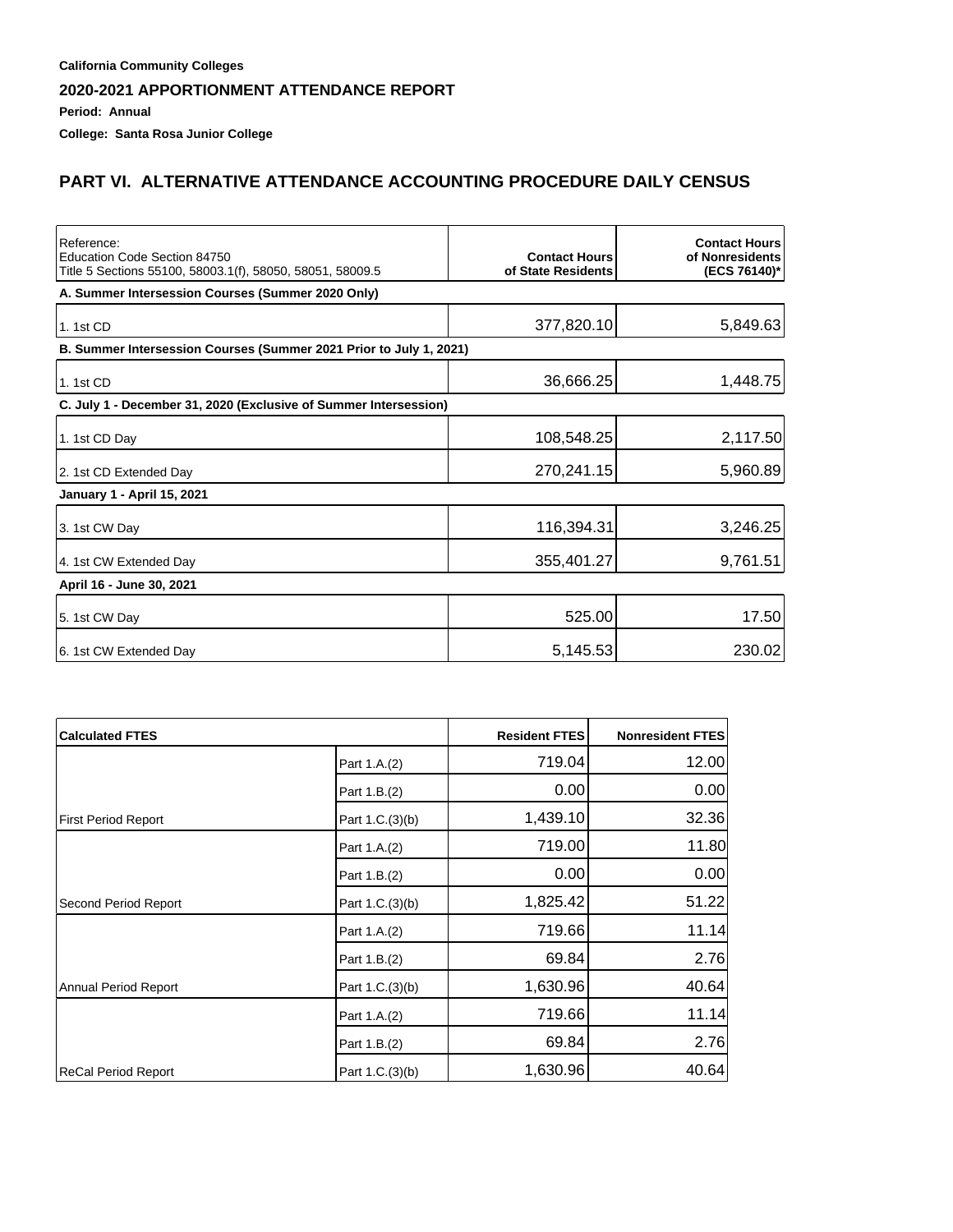**Period: Annual**

**College: Santa Rosa Junior College**

## **PART VII. ALTERNATIVE ATTENDANCE ACCOUNTING PROCEDURE Noncredit**

| Reference:<br>Education Code Sections 66700, 70901, 84750, 84757<br>Title 5 Sections 58003.1(f)(2), 55200, 55230, 55250 | <b>Contact Hours</b><br>of State Residents | <b>Contact Hours</b><br>of Nonresidents<br>(ECS 76140)* |
|-------------------------------------------------------------------------------------------------------------------------|--------------------------------------------|---------------------------------------------------------|
| A. Summer Intersession Courses (Summer 2020 Only)                                                                       |                                            |                                                         |
| 1. 1st CD                                                                                                               | 0.00                                       | 0.00                                                    |
| 2. 2nd CD                                                                                                               | 0.00                                       | 0.00                                                    |
| 3. Average                                                                                                              | 0.00                                       | 0.00                                                    |
| B. Summer Intersession Courses (Summer 2021 Prior to July 1, 2021)                                                      |                                            |                                                         |
| 1. 1st CD                                                                                                               | 0.00                                       | 0.00                                                    |
| 2. 2nd CD                                                                                                               | 0.00                                       | 0.00                                                    |
| 3. Average                                                                                                              | 0.00                                       | 0.00                                                    |
| C. July 1 - December 31, 2020 (Exclusive of Summer Intersession)                                                        |                                            |                                                         |
| 1. 1st CD Day                                                                                                           | 0.00                                       | 0.00                                                    |
| 2. 1st CD Extended Day                                                                                                  | 0.00                                       | 0.00                                                    |
| 3. 2nd CD Day                                                                                                           | 0.00                                       | 0.00                                                    |
| 4. 2nd CD Extended Day                                                                                                  | 0.00                                       | 0.00                                                    |
| 5. Average                                                                                                              | 0.00                                       | 0.00                                                    |
| January 1 - April 15, 2021                                                                                              |                                            |                                                         |
| 6. 1st CW Day                                                                                                           | 0.00                                       | 0.00                                                    |
| 7. 1st CW Extended Day                                                                                                  | 0.00                                       | 0.00                                                    |
| 8. 2nd CD Day                                                                                                           | 0.00                                       | 0.00                                                    |
| 9. 2nd CD Extended Day                                                                                                  | 0.00                                       | 0.00                                                    |
| 10. Average                                                                                                             | 0.00                                       | 0.00                                                    |
| April 16 - June 30, 2021                                                                                                |                                            |                                                         |
| 11. 1st CW Day                                                                                                          | 0.00                                       | 0.00                                                    |
| 12. 1st CW Extended Day                                                                                                 | 0.00                                       | 0.00                                                    |
| 13. 2nd CD Day                                                                                                          | 0.00                                       | 0.00                                                    |
| 14. 2nd CD Extended Day                                                                                                 | 0.00                                       | 0.00                                                    |
| 15. Average                                                                                                             | 0.00                                       | 0.00                                                    |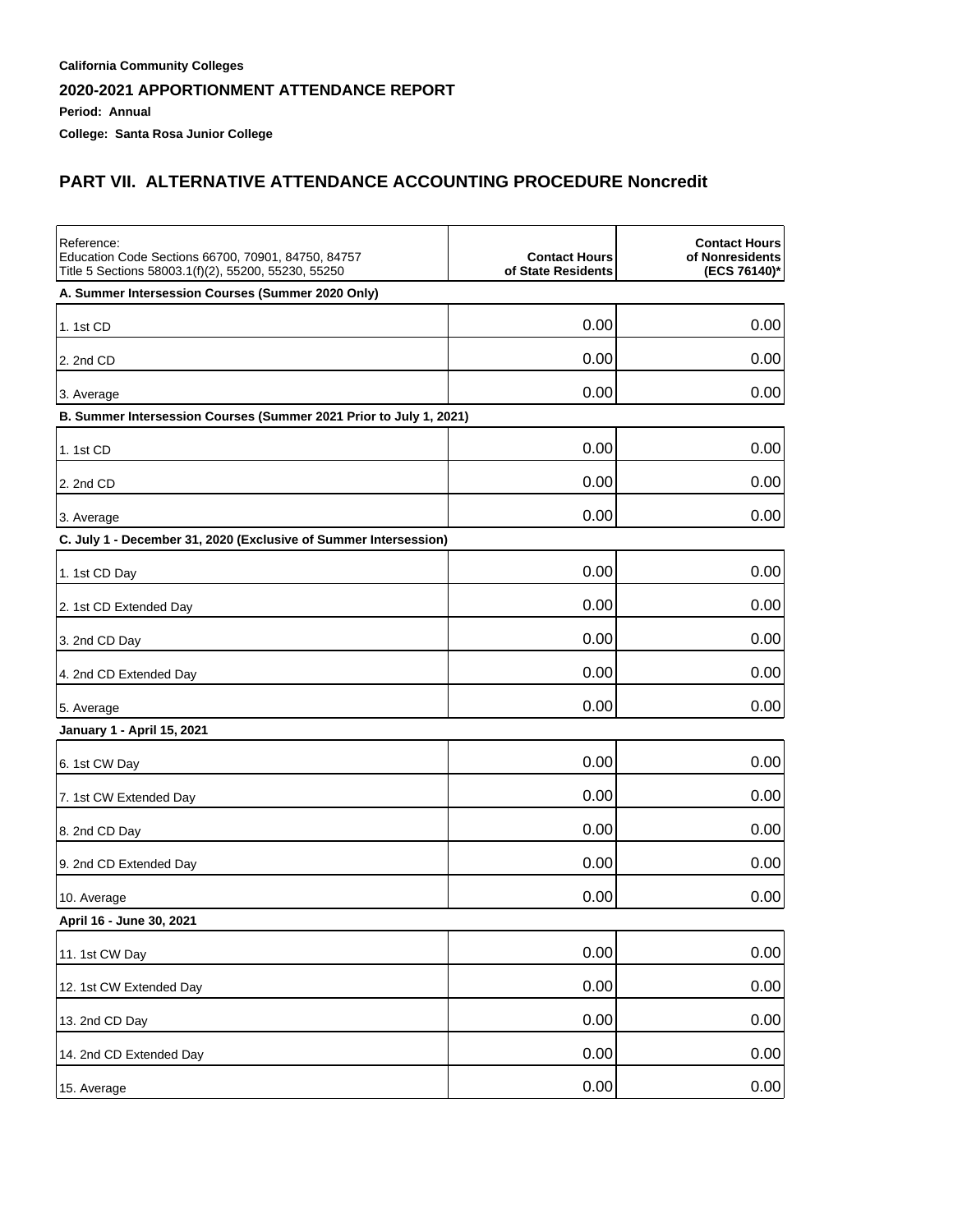#### **California Community Colleges 2020-2021 APPORTIONMENT ATTENDANCE REPORT Period: Annual College: Santa Rosa Junior College**

### **PART VII. ALTERNATIVE ATTENDANCE ACCOUNTING PROCEDURE Noncredit**

| <b>Calculated FTES</b>     |                 | <b>Resident FTES</b> | <b>Nonresident FTES</b> |
|----------------------------|-----------------|----------------------|-------------------------|
|                            | Part 1.A.(1)    | 0.00                 | 0.00                    |
|                            | Part 1.B.(1)    | 0.00                 | 0.00                    |
| <b>First Period Report</b> | Part 1.C.(3)(c) | 0.00                 | 0.00                    |
|                            | Part 1.A.(1)    | 0.00                 | 0.00                    |
|                            | Part 1.B.(1)    | 0.00                 | 0.00                    |
| Second Period Report       | Part 1.C.(3)(c) | 0.00                 | 0.00                    |
|                            | Part 1.A.(1)    | 0.00                 | 0.00                    |
|                            | Part 1.B.(1)    | 0.00                 | 0.00                    |
| Annual Period Report       | Part 1.C.(3)(c) | 0.00                 | 0.00                    |
|                            | Part 1.A.(1)    | 0.00                 | 0.00                    |
|                            | Part 1.B.(1)    | 0.00                 | 0.00                    |
| ReCal Period Report        | Part 1.C.(3)(c) | 0.00                 | 0.00                    |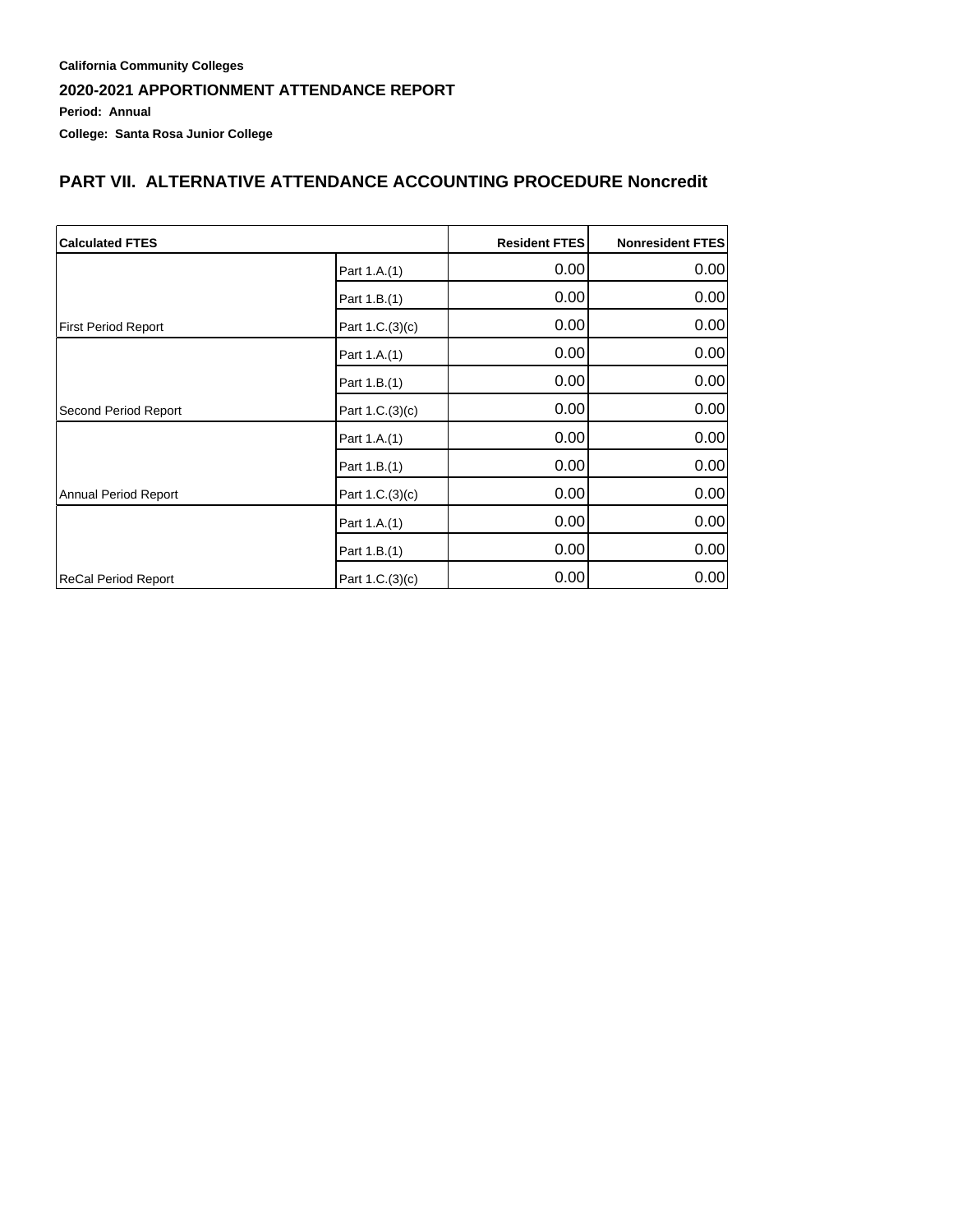**California Community Colleges 2020-2021 APPORTIONMENT ATTENDANCE REPORT Period: P1**

**College: Santa Rosa Junior College**

## **PART VIII. FTES ANNUALIZERS AND TERM LENGTH MULTIPLIERS**

|                             | <b>Annualizer</b> |
|-----------------------------|-------------------|
| <b>First Period Report</b>  |                   |
| A. Part II                  | 1.9861            |
| B. Part III                 | 1.9867            |
| C. Part IV Noncredit        | 1.9824            |
| Part IV Credit              | 1.9924            |
| D. Part V                   | 1.9507            |
| E. Part VI                  | 1.9950            |
| F. Part V                   | 1.0000            |
| <b>Second Period Report</b> |                   |
| A. Part II                  | 1.0000            |
| <b>B.</b> Part III          | 1.0000            |
| C. Part IV Noncredit        | 1.9698            |
| Part IV Credit              | 2.0000            |
| D. Part V                   | 1.0000            |
| E. Part VI                  | 1.0000            |
| F. Part V                   | 1.0000            |

|                           | <b>Term Length Multiplier</b> |
|---------------------------|-------------------------------|
| <b>First Primary Term</b> | 17.50                         |
| Second Primary Term       | 17.50                         |
| Third Primary Term        | 0.001                         |